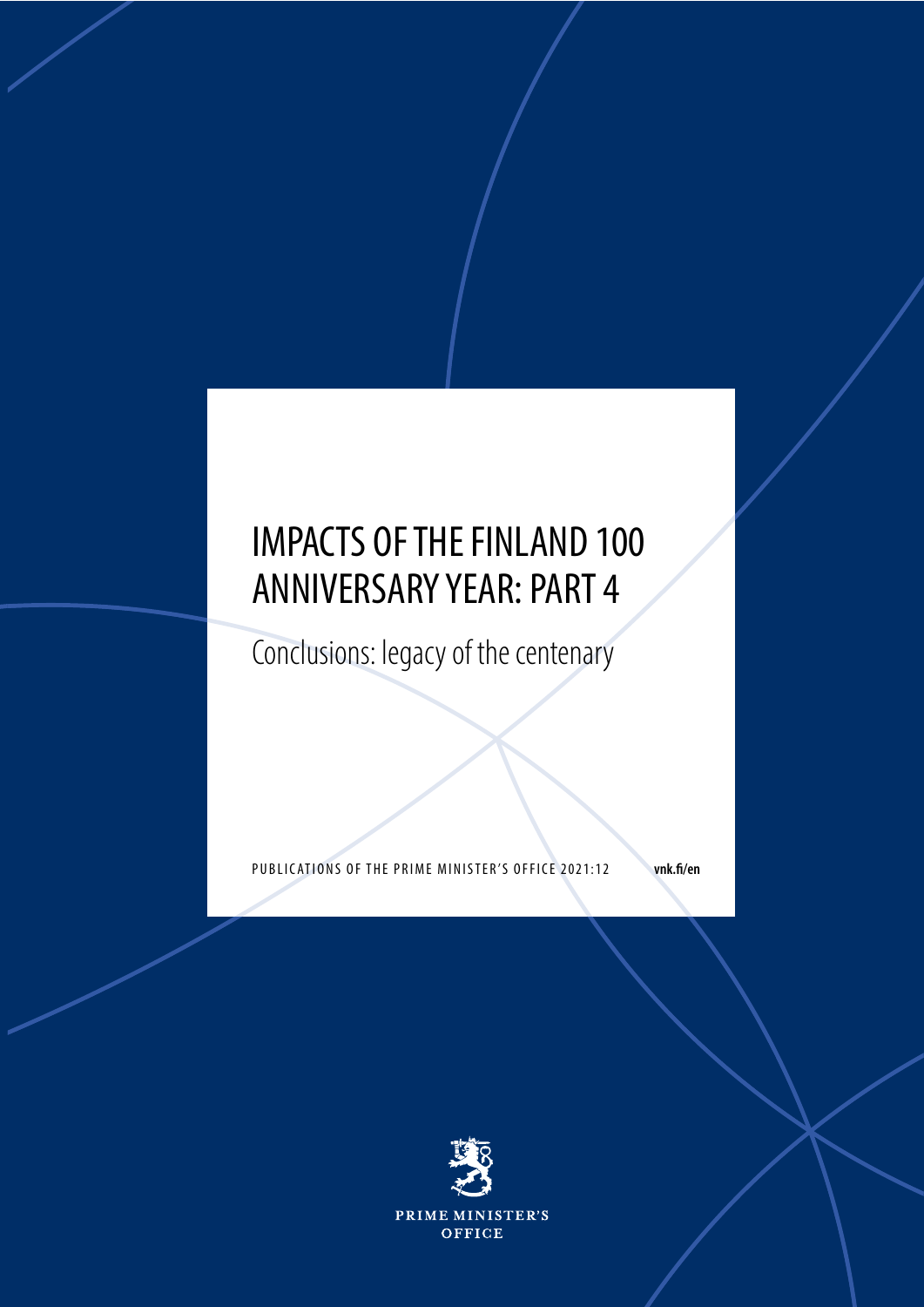Publications of the Prime Minister's Office 2021:12

# Impacts of the Finland 100 anniversary year: Part 4

Conclusions: legacy of the centenary

Olli Ruokolainen, Mervi Luonila, Vappu Renko, Minna Ruusuvirta, Mia Toivanen, Katri Haila, Kati Ahvonen & Satu Korhonen

Prime Minister's Office Helsinki 2021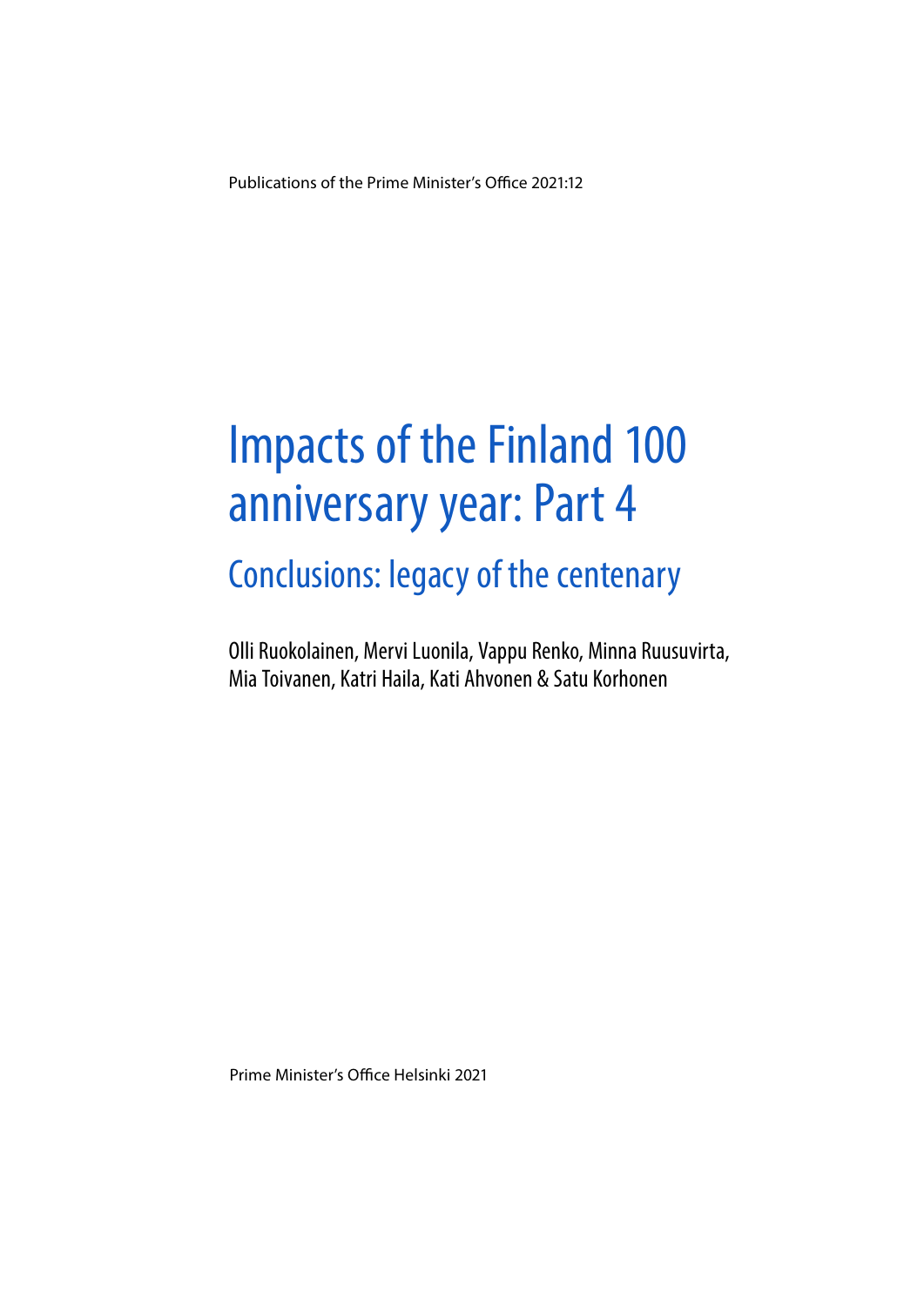**Julkaisujen jakelu** Distribution av publikationer

#### **Valtioneuvoston [julkaisuarkisto Valto](https://julkaisut.valtioneuvosto.fi/)**

Publikationsarkivet Valto

julkaisut.valtioneuvosto.fi

**Julkaisumyynti** Beställningar av publikationer

**Valtioneuvoston [verkkokirjakauppa](https://vnjulkaisumyynti.fi/)**

Statsrådets nätbokhandel

vnjulkaisumyynti.fi

Prime Minister's Office © 2021 Authors and Prime Minister's Office

ISBN pdf: 978-952-383-154-4 ISSN pdf: 2490-1164

Layout: Government Administration Department, Publications Figures: Tiina Paju

Helsinki 2021 Finland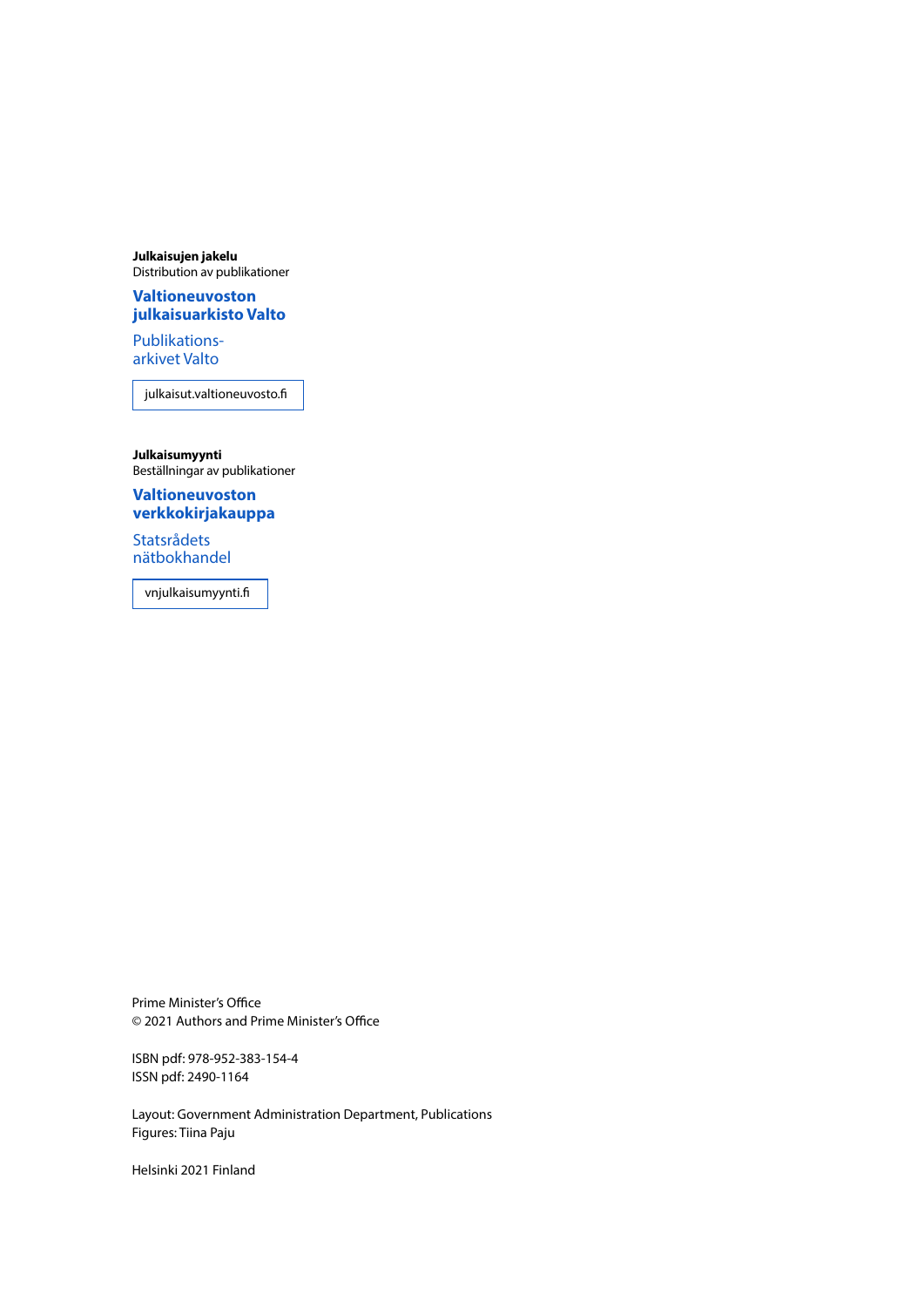### **Impacts of the Finland 100 anniversary year: Part 4 Conclusions: legacy of the centenary**

| <b>Publications of the Prime Minister's Office 2021:12</b> |                                                                                                                                                                                                                                                                                                                                                                                          |                 |           |
|------------------------------------------------------------|------------------------------------------------------------------------------------------------------------------------------------------------------------------------------------------------------------------------------------------------------------------------------------------------------------------------------------------------------------------------------------------|-----------------|-----------|
| <b>Publisher</b>                                           | Prime Minister's Office                                                                                                                                                                                                                                                                                                                                                                  |                 |           |
| Author(s)                                                  | Olli Ruokolainen, Mervi Luonila, Vappu Renko, Minna Ruusuvirta, Mia Toivanen, Katri Haila,<br>Kati Ahvonen & Satu Korhonen                                                                                                                                                                                                                                                               |                 |           |
| Language                                                   | English                                                                                                                                                                                                                                                                                                                                                                                  | Pages           | 37        |
| <b>Abstract</b>                                            |                                                                                                                                                                                                                                                                                                                                                                                          |                 |           |
|                                                            | In the conclusions of the overall report we summarize the results of our research project on<br>the Finland 100 anniversary year and present our reflections on the legacy of the centenary.<br>Our objective has been to produce a picture of the impacts of the centenary on the Finnish<br>society and its different actor groups.                                                    |                 |           |
|                                                            | The Finland 100 anniversary year will leave as an example for future anniversary years<br>an operating model based on broad participation which in its very openness is depictive of<br>the functioning of Finnish society in 2017.                                                                                                                                                      |                 |           |
|                                                            | The centenary did enable a wide range of actions, but on the other hand it did not really<br>highlight any special theme in relation to the Finnish society. The centenary did not endeavor<br>to reshape the great national stories or strongly bring the nation together.                                                                                                              |                 |           |
|                                                            | The program and tone of the anniversary year support the building of a national Finnish<br>identity from a diversity of ingredients in the future as well. The anniversary year showed that<br>the celebrations of a national centenary can also deal with smaller, more mundane and more<br>cheerful aspects of Finnishness.                                                            |                 |           |
|                                                            | The Finland 100 anniversary year presents itself first and foremost as an enabling and diverse<br>"feel-good" celebration. In view of inclusion, the centenary comes across as an inviting but<br>temporary phenomenon. The successful and cheerful anniversary year showed that Finns still<br>can, if need be, get along with each other quite well or at least give each other space. |                 |           |
| <b>Keywords</b>                                            | independence, anniversary years, impacts, cultural policy, development projects, networks,<br>cooperation, participation, inclusion, national identity, citizenship, country image, communication,<br>international relations                                                                                                                                                            |                 |           |
| <b>ISBN PDF</b>                                            | 978-952-383-154-4                                                                                                                                                                                                                                                                                                                                                                        | <b>ISSN PDF</b> | 2490-1164 |
| <b>URN address</b>                                         | http://urn.fi/URN:ISBN:978-952-383-154-4                                                                                                                                                                                                                                                                                                                                                 |                 |           |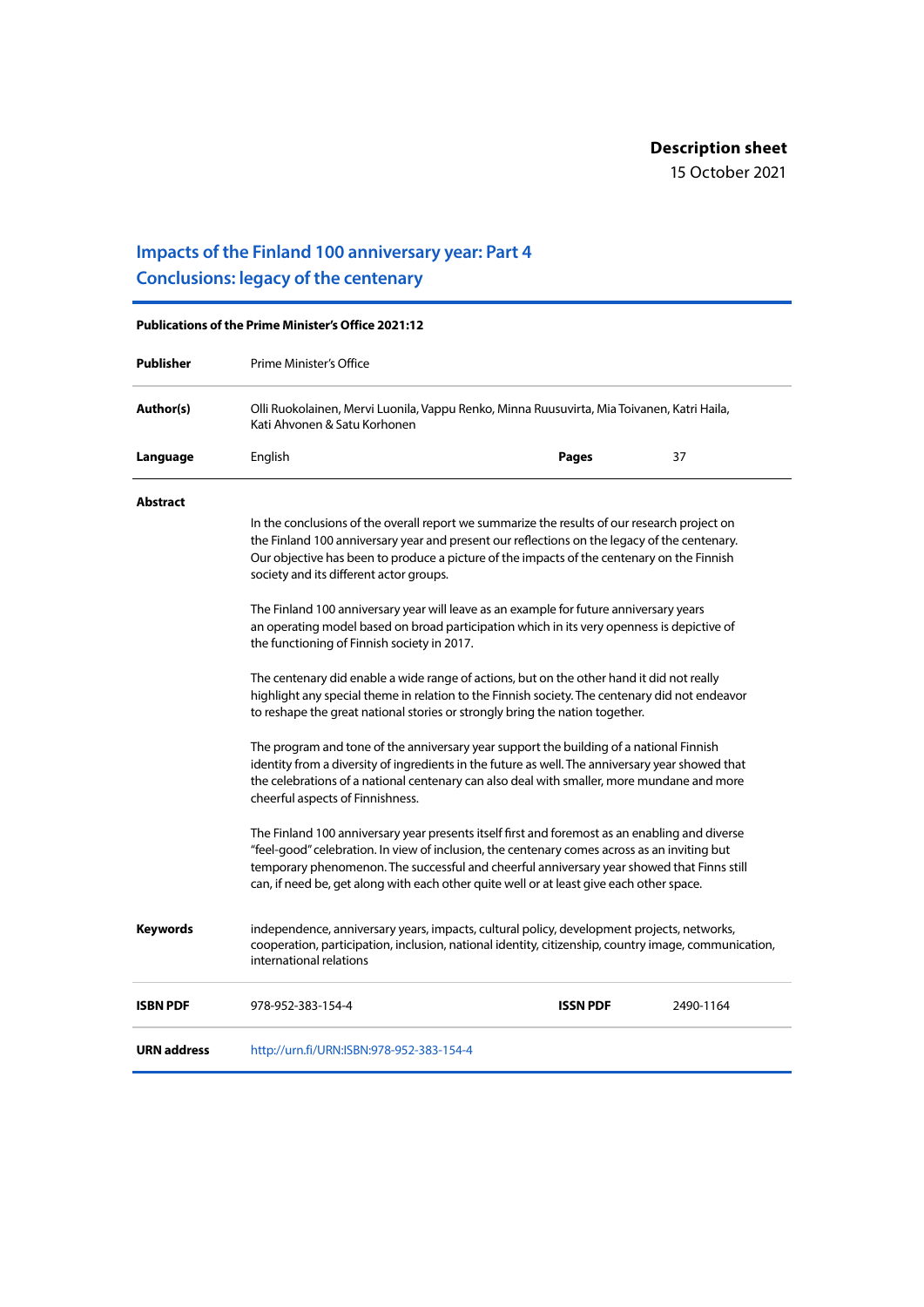### **Suomi 100 -juhlavuoden vaikutukset: osa 4 Johtopäätökset: juhlavuoden perintö**

| Valtioneuvoston kanslian julkaisuja 2021:12 |                                                                                                                                                                                                                                                                                                                                                                                 |                 |           |
|---------------------------------------------|---------------------------------------------------------------------------------------------------------------------------------------------------------------------------------------------------------------------------------------------------------------------------------------------------------------------------------------------------------------------------------|-----------------|-----------|
| Julkaisija                                  | Valtioneuvoston kanslia                                                                                                                                                                                                                                                                                                                                                         |                 |           |
| Tekijä/t                                    | Olli Ruokolainen, Mervi Luonila, Vappu Renko, Minna Ruusuvirta, Mia Toivanen, Katri Haila,<br>Kati Ahvonen & Satu Korhonen<br>Sivumäärä<br>37<br>englanti                                                                                                                                                                                                                       |                 |           |
| Kieli                                       |                                                                                                                                                                                                                                                                                                                                                                                 |                 |           |
| <b>Tiivistelmä</b>                          |                                                                                                                                                                                                                                                                                                                                                                                 |                 |           |
|                                             | Tässä raporttikokonaisuutemme johtopäätösosiossa tiivistämme Suomi 100 -juhlavuotta<br>koskevan tutkimushankkeemme tulokset ja esitämme näkemyksemme juhlavuoden<br>perinnöstä. Tavoitteenamme on ollut tuottaa näkemys Suomi 100-juhlavuoden vaikutuksista<br>suomalaiseen yhteiskuntaan ja sen eri toimijaryhmiin.                                                            |                 |           |
|                                             | Juhlavuosi jättää seuraaville juhlavuosille esikuvaksi laajan osallistamisen toimintamallin, joka<br>kuvaa avoimuudessaan suomalaisen yhteiskunnan toimintaa vuonna 2017.                                                                                                                                                                                                       |                 |           |
|                                             | Yhtäältä juhlavuosi mahdollisti monenlaista, mutta toisaalta sen avulla ei suuremmin<br>korostettu mitään erityistä suomalaista yhteiskuntaa koskevaa aihetta. Juhlavuodella ei pyritty<br>muokkaamaan suuria kansallisia kertomuksia tai kerääntymään kansakuntana voimakkaasti<br>yhteen.                                                                                     |                 |           |
|                                             | Juhlavuoden ohjelma ja sävy tukevat moniaineksisen suomalaisen kansallisen identiteetin<br>rakentamista jatkossakin. Juhlavuosi osoitti, että valtiollisen juhlavuoden yhteydessä voi<br>käsitellä myös aikaisempaa arkisempia, pienimuotoisempia ja iloisempia aiheita osana<br>suomalaisuutta.                                                                                |                 |           |
|                                             | Suomi 100 näyttäytyy ensisijaisesti mahdollistavana ja monimuotoisena "hyvän fiiliksen"<br>juhlana. Osallisuuden kokemuksia tarkastellessa juhlavuosi näyttäytyy kutsuvana mutta<br>hetkellisenä ilmiönä. Onnistunut ja iloinen juhlavuosi osoitti, että suomalaiset tulevat<br>tarvittaessa edelleen varsin hyvin toimeen keskenään tai vähintäänkin antavat toisilleen tilaa. |                 |           |
| Asiasanat                                   | itsenäisyys, juhlavuodet, vaikutukset, kulttuuripolitiikka, kehittämishankkeet, verkostot, yhteistyö,<br>osallistuminen, osallisuus, kansallinen identiteetti, kansallisuus, suomalaisuus, maakuva, viestintä,<br>kansainväliset suhteet                                                                                                                                        |                 |           |
| <b>ISBN PDF</b>                             | 978-952-383-154-4                                                                                                                                                                                                                                                                                                                                                               | <b>ISSN PDF</b> | 2490-1164 |
| Julkaisun osoite                            | http://urn.fi/URN:ISBN:978-952-383-154-4                                                                                                                                                                                                                                                                                                                                        |                 |           |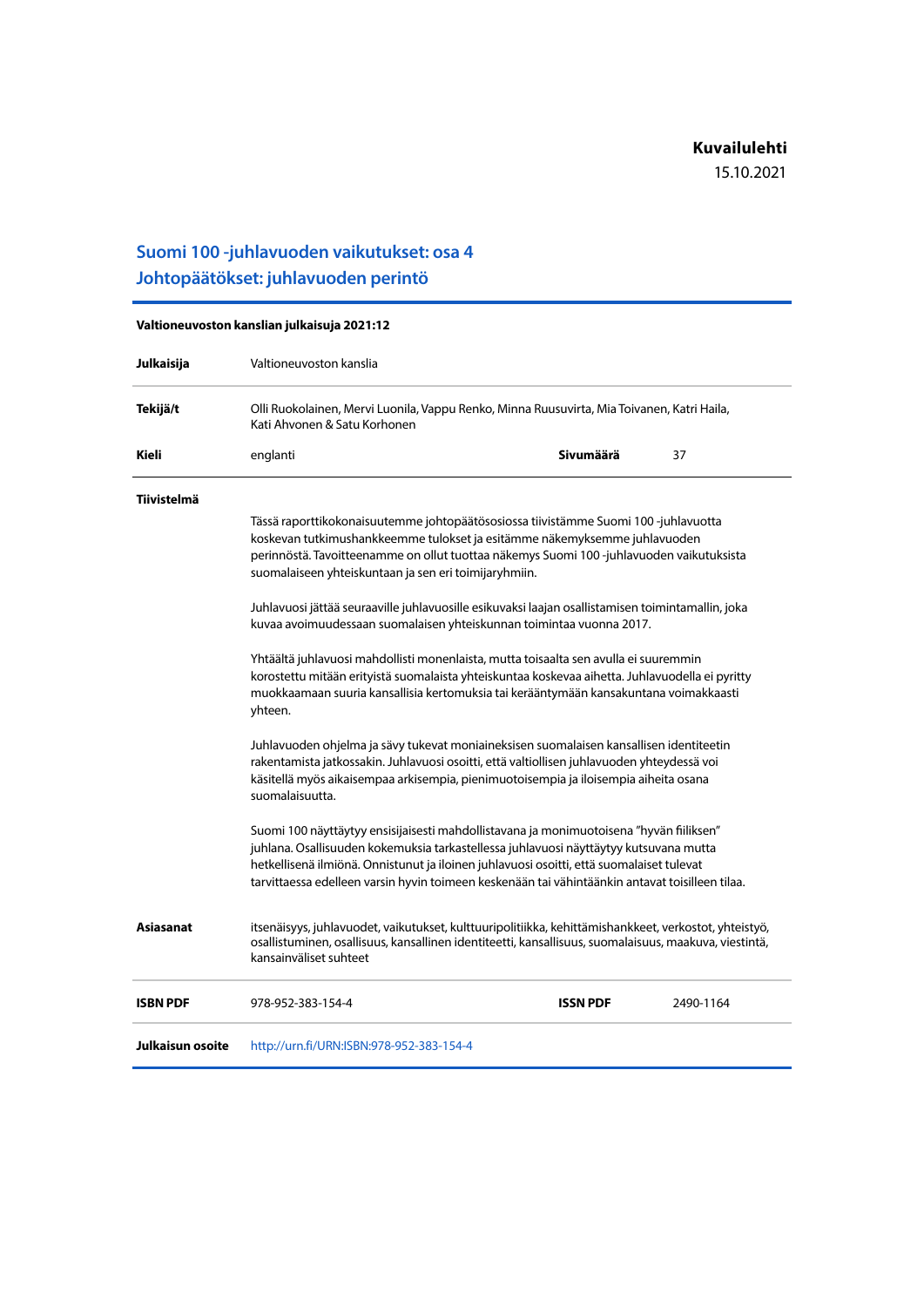### **Effekterna av Finlands 100-årsjubileum, del 4 Slutsatser: Arvet efter jubileumsåret**

| Statsrådets kanslis publikationer 2021:12 |                                                                                                                                                                                                                                                                                                                                                       |                 |           |
|-------------------------------------------|-------------------------------------------------------------------------------------------------------------------------------------------------------------------------------------------------------------------------------------------------------------------------------------------------------------------------------------------------------|-----------------|-----------|
| <b>Utgivare</b>                           | Statsrådets kansli                                                                                                                                                                                                                                                                                                                                    |                 |           |
| Författare                                | Olli Ruokolainen, Mervi Luonila, Vappu Renko, Minna Ruusuvirta, Mia Toivanen, Katri Haila,<br>Kati Ahvonen & Satu Korhonen                                                                                                                                                                                                                            |                 |           |
| Språk                                     | engelska                                                                                                                                                                                                                                                                                                                                              | <b>Sidantal</b> | 37        |
| Referat                                   |                                                                                                                                                                                                                                                                                                                                                       |                 |           |
|                                           | Slutsatsdelen i vår rapporthelhet sammanfattar resultaten av forskningsprojektet om<br>Finlands 100-årsjubileum och presenterar våra synpunkter på jubileumsårets verkningar.<br>Vår målsättning har varit att åstadkomma en uppfattning av vilka effekter Finlands<br>100-årsjubileum hade på det finländska samhället och dess olika aktörsgrupper. |                 |           |
|                                           | Jubileumsåret har skapat en verksamhetsmodell för inkluderande för framtida jubileumsår,<br>som med sin öppenhet är en beskrivning av det finländska samhället 2017.                                                                                                                                                                                  |                 |           |
|                                           | Å ena sidan skapade jubileumsåret en stor mängd möjligheter, å andra sidan betonades inte<br>något särskilt tema i det finländska samhället. Jubileumsårets mål var inte att bearbeta stora<br>nationella narrativ eller att förena nationen.                                                                                                         |                 |           |
|                                           | Jubileumsårets program och framtoning stöder en fortsatt utveckling av en mångfaldig<br>nationell identitet. Jubileumsåret visade att man under ett nationellt jubileumsår också kan<br>behandla vardagliga, mindre och gladare ämnen än tidigare.                                                                                                    |                 |           |
|                                           | Finland 100 framstår i första hand som en möjliggörande och mångfaldig fest med "bra<br>stämning". När man granskar upplevelser av delaktighet var jubileumsåret ett lockande men<br>tillfälligt fenomen. Det lyckade och glada jubileumsåret visade att finländarna fortfarande kan<br>samarbeta när det behövs eller åtminstone ge varandra plats.  |                 |           |
| <b>Nyckelord</b>                          | självständighet, jubileumsår, effekter, kulturpolitik, utvecklingsprojekt, nätverk, samarbete,<br>deltagande, delaktighet, nationell identitet, nationalitet, finskhet, Finlandsbilden, kommunikation,<br>internationella relationer                                                                                                                  |                 |           |
| <b>ISBN PDF</b>                           | 978-952-383-154-4                                                                                                                                                                                                                                                                                                                                     | <b>ISSN PDF</b> | 2490-1164 |
| <b>URN-adress</b>                         | http://urn.fi/URN:ISBN:978-952-383-154-4                                                                                                                                                                                                                                                                                                              |                 |           |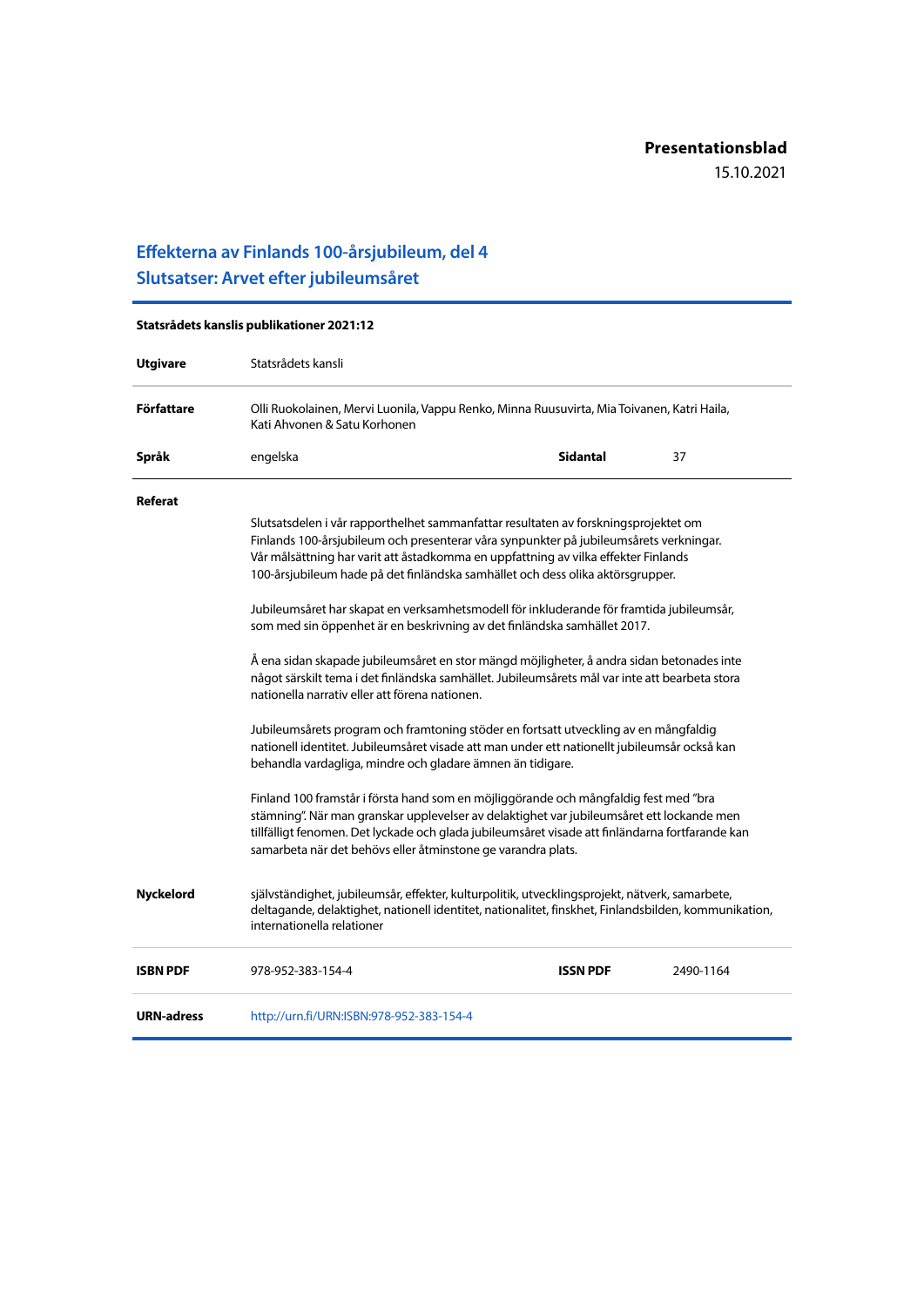## **Contents**

|                         |     |                                                                               | $\overline{7}$ |
|-------------------------|-----|-------------------------------------------------------------------------------|----------------|
| $\mathbf{1}$            |     |                                                                               | 8              |
|                         | 1.1 |                                                                               | 8              |
|                         | 1.2 | Finland 100: objectives and operating model with its benchmarks               | 11             |
| $\overline{2}$          |     | Key results of theme reports on the impacts of the anniversary year           | 14             |
|                         | 2.1 |                                                                               | 14             |
|                         | 2.2 |                                                                               | 16             |
|                         | 2.3 | Theme 3: The relationship between the anniversary year, national identity and |                |
|                         |     |                                                                               | 19             |
| $\overline{\mathbf{3}}$ |     |                                                                               | 22             |
|                         | 3.1 |                                                                               | 22             |
|                         | 3.2 | Address: anniversary year from an international perspective                   | 26             |
|                         | 3.3 | Criticism of the objectives and activities of the anniversary year            | 30             |
| 4                       |     |                                                                               | 33             |
|                         |     |                                                                               | 37             |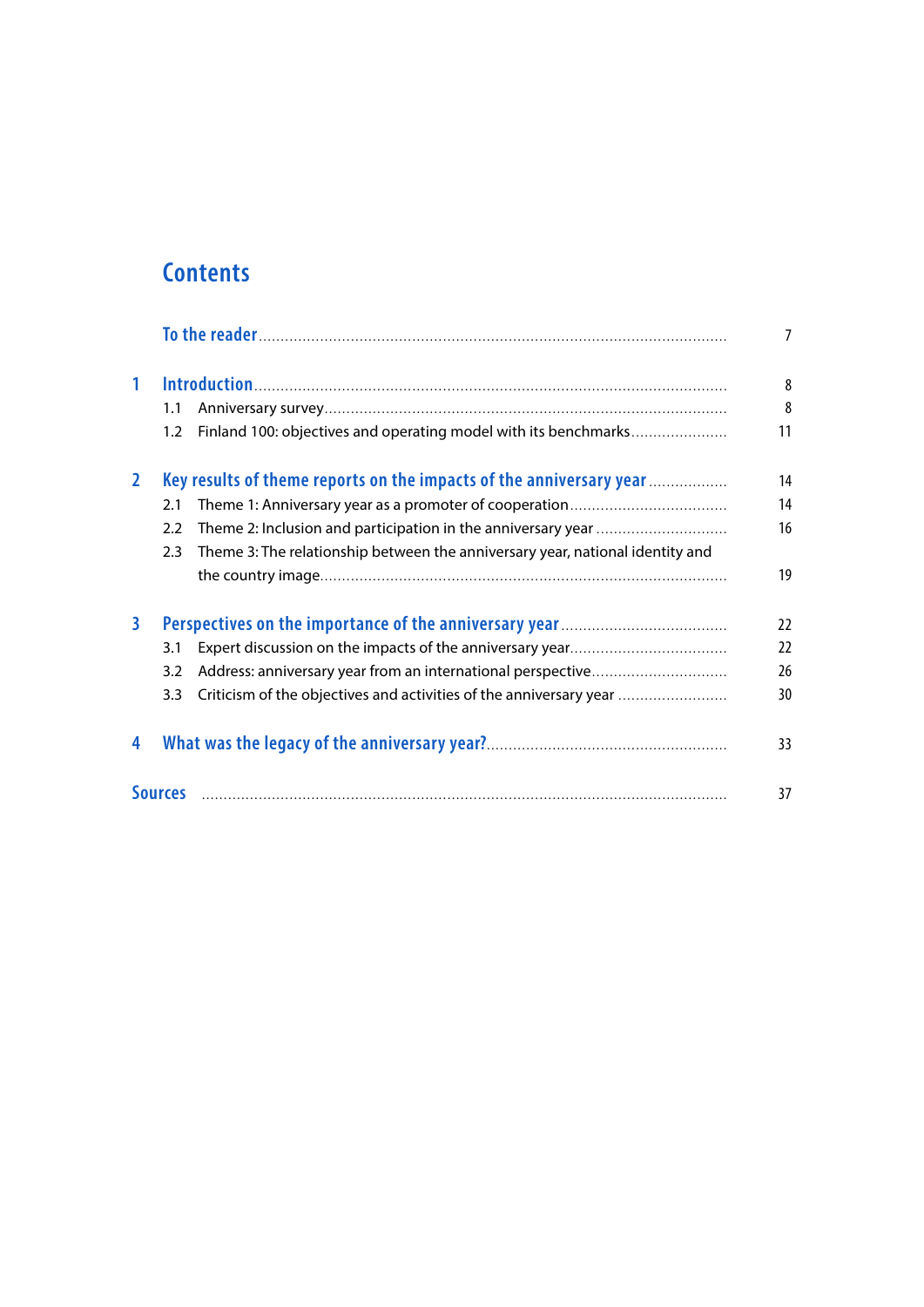#### <span id="page-7-0"></span>**TO THE READER**

The 100th anniversary of Finland's independence was celebrated in 2017, which became a major and diverse state event: Finland 100. This conclusion section of our research brings together the key conclusions on the impacts of the Finland 100 anniversary year, presents the results of the expert discussion on them and compares the anniversary year with international examples and the phenomena of its time. The conclusion section is the last part of the report on the impacts of the Finland 100 anniversary year on Finnish society and its different operator groups.

Finland 100 research project report package:

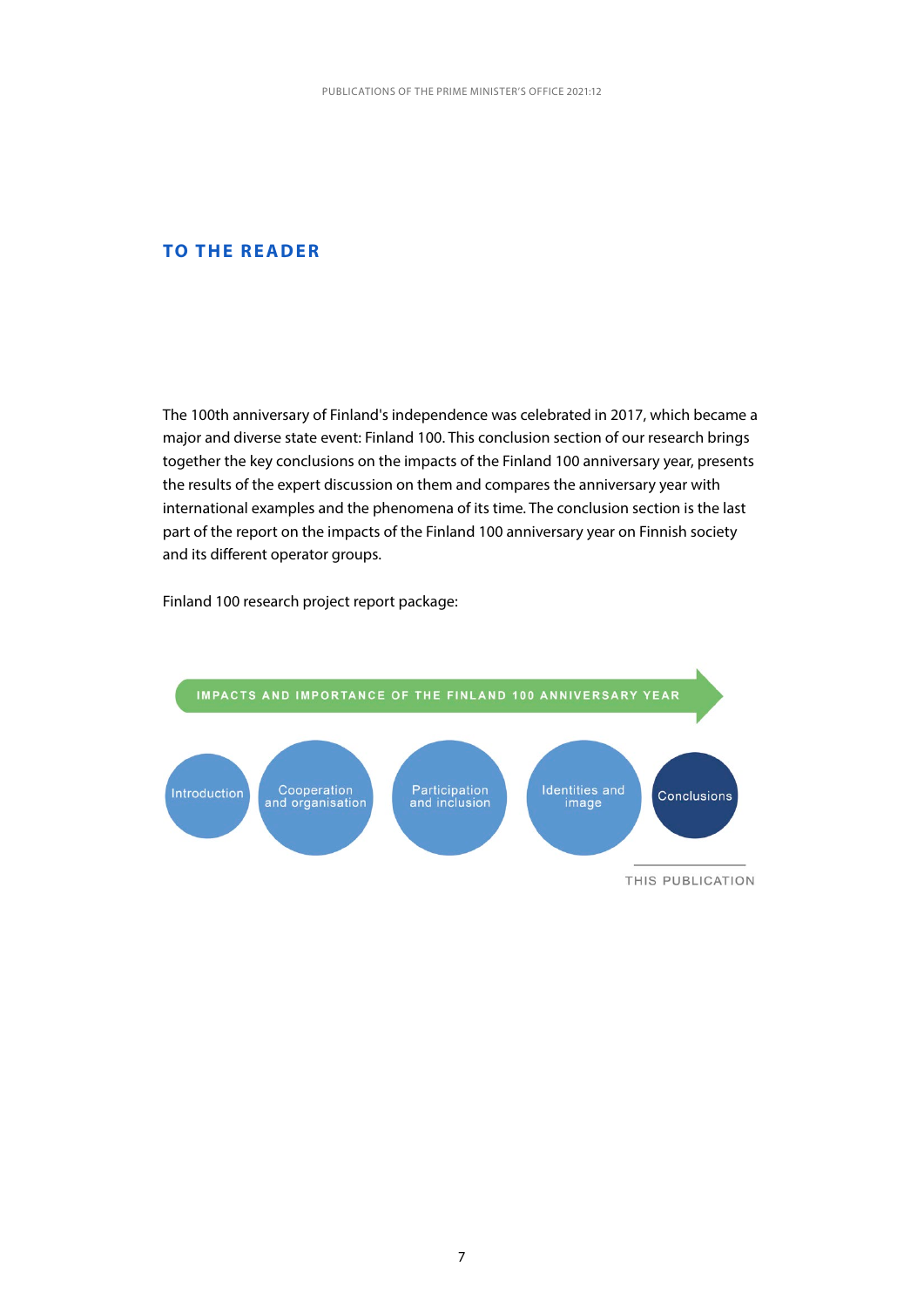## <span id="page-8-0"></span>**1 Introduction**

### **1.1 Anniversary survey**

The 100th anniversary of the independent Finnish state was celebrated in 2017. An overall image of the anniversary year was created immediately after the anniversary year in the final report on the anniversary year, compiled in 2018 (Prime Minister's Office 2018). However, this is the perspective of the organisers of the anniversary year and, to a large extent, a self-assessment. On 31 January 2019, the Prime Minister's Office published an invitation to tender, which stated the need to deepen the overall image of the anniversary year by means of research. According to the invitation to tender, the aim of the research project on the anniversary year was to study the significance, results and impacts of the anniversary year more extensively, to make it possible to use the heritage and the lessons learned from the anniversary year in society in the future, and to deepen the examinations already made (application notification 2018 for the Finland 100 research project). Our aim in responding to this invitation to tender has been to create an independent and external overall image through research that complements, deepens and, where necessary, also challenges the original reporting on the anniversary year. *Our aim has been to create a vision of the impacts of the Finland 100 anniversary year on Finnish society and its different operator groups*.

Our reporting is an overview of the dimensions of the impacts of the anniversary year, which can lead to more detailed studies, for instance in the areas we have highlighted. As a phenomenon and a subject of the study, the anniversary year is interesting and problematic at the same time. There are countless perspectives, themes, scales and levels to be studied during a single project, and certainly to be carefully analysed. There will be much to study in the future as well.

In 2017, there was a celebration with the projects of the anniversary year programme, but various events were also spontaneously organised outside the "official" anniversary year programme, inspired by the centenary celebrations. The anniversary year also sparked public debate in different media. Our reporting is limited in this respect, and its material is mainly attached to the official anniversary year programme through final reports, final surveys of the anniversary year operators and interviews with the operators. Although we have created a broader picture of the citizens' experiences through Statistics Finland's citizens' barometers and our own citizen survey<sup>1</sup>, we have not dealt

<sup>1</sup> The material used in the study is described in Appendix 1 of the preamble to our report package. (Ruokolainen et al. 2020).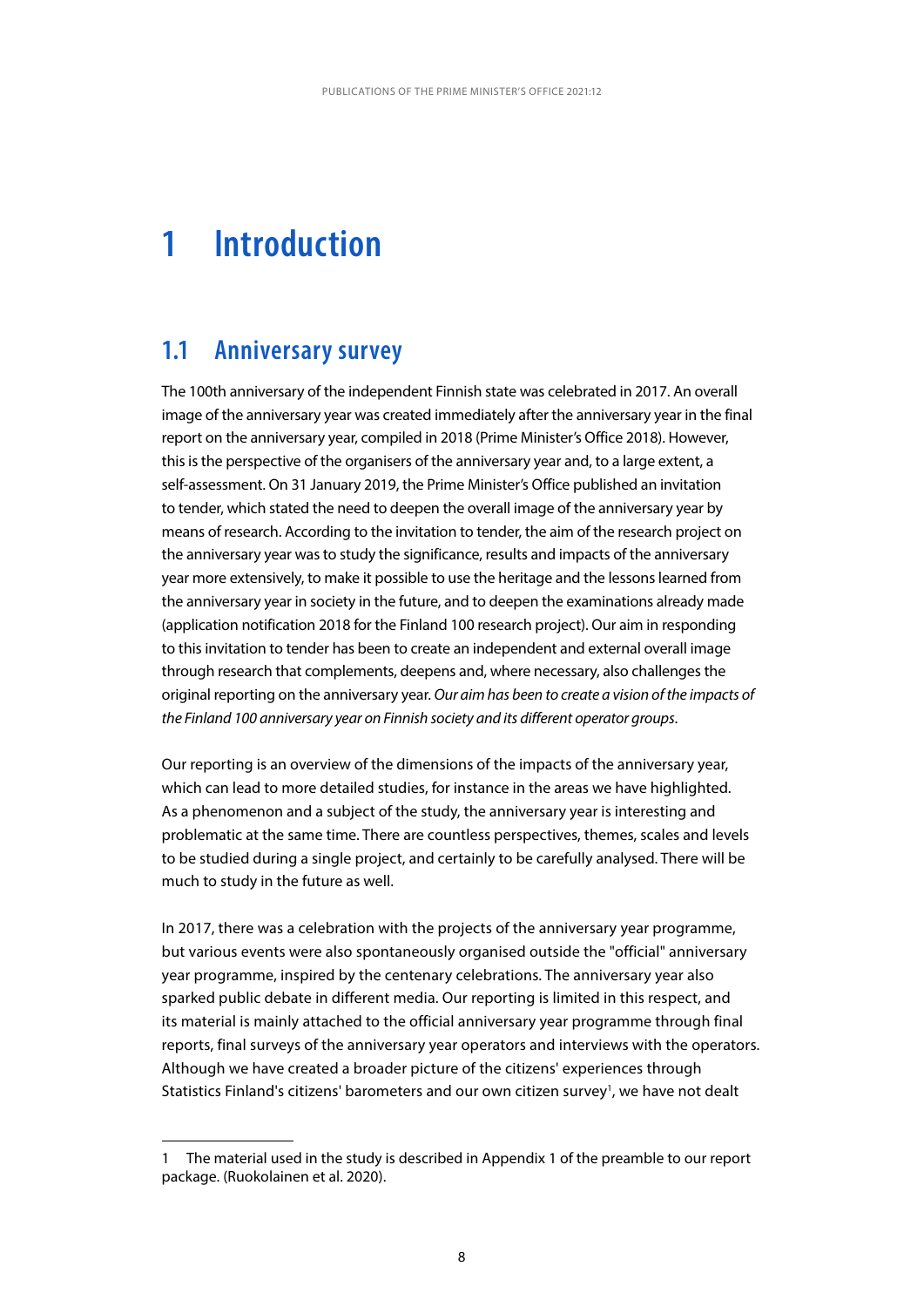comprehensively with the spontaneous activities outside the 2017 anniversary year programme.

Our research project was carried out between 2019 and 2021. The implementation of the impacts for two to three years after the anniversary year has been good because the anniversary year was still relatively fresh in the memory of its organisers and those who participated in it one way or another, but the possible long-term effects of the celebration began to emerge. However, the exceptional Covid-19 pandemic at the time of our research project has introduced an uncertainty factor of its own to the examination of the effects of the anniversary year.

An examination of the impacts and meanings of the anniversary year took place in our research project from the perspective of cultural policy. We justified this by the fact that most of the projects in the anniversary year programme were classified as culture by the secretariat of the anniversary year and by the fact that the open and inclusive operating model for the anniversary year was largely adopted for the organisation of the Cultural Capital years. We have applied the themes used to assess the impacts of the Cultural Capital years in our report package.

Our observation on the effects of the anniversary year is divided into three themes:

#### **THEME 1: COOPERATION AND ORGANISATION**

The anniversary year is manifested as a development measure for public administration, which, through more or less conscious efforts, influenced the activation of different operator groups and operators in Finnish society, operating models, cooperation relationships and networking when preparing for the 2017 anniversary year.

**What was the importance of the anniversary year for the organisation and cooperation of the operators involved?**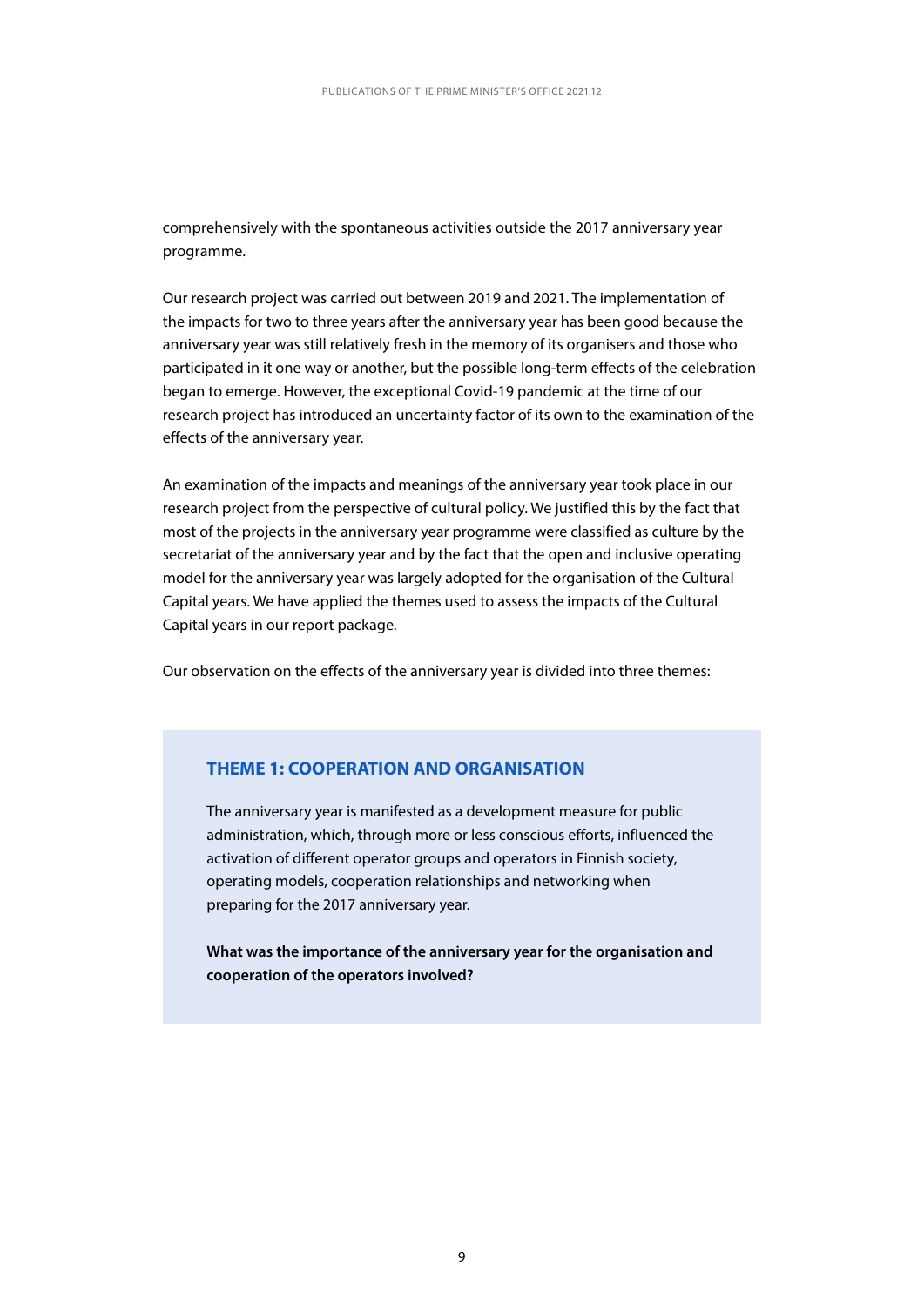#### **THEME 2: INCLUSION AND PARTICIPATION**

In setting the objective for the anniversary year, increasing the sense of solidarity and the theme of togetherness were emphasised. Redeeming the togetherness theme in people's minds was the main challenge of the anniversary year and an indicator of its success (Prime Minister's Office 2018). In addition to engaging citizens, the underlying idea of the anniversary year was to energise the larger civil society. The Finland 100 programme was a tool for influencing participation and inclusion on individual and community levels.

**How did the citizens participate in implementing the anniversary year, and how did they experience the anniversary year?**

#### **THEME 3: IDENTITIES AND IMAGE**

The theme of the anniversary year was Finland's independence and its 100th anniversary. During the anniversary year, every Finnish person or Finnophile was able to or obliged to ask a familiar question about the Independence Day ball at the Presidential Palace: what does independence mean to you? In addition to independence, Finnishness was discussed directly or at least indirectly during the anniversary year. The anniversary year was linked to the formation of the national identity of Finns as well as to the image of Finland and the work for the image of Finland carried out abroad.

**What was the importance of the anniversary year for Finnishness and the image of Finland?**

This conclusion section, which concludes our report package, summarises the results of the three theme reports of our research project, presents the discussion on the results by experts and compares the anniversary year with other similar phenomena and benchmarks. Finally, we will present our views on the legacy of the anniversary year in a comprehensive manner.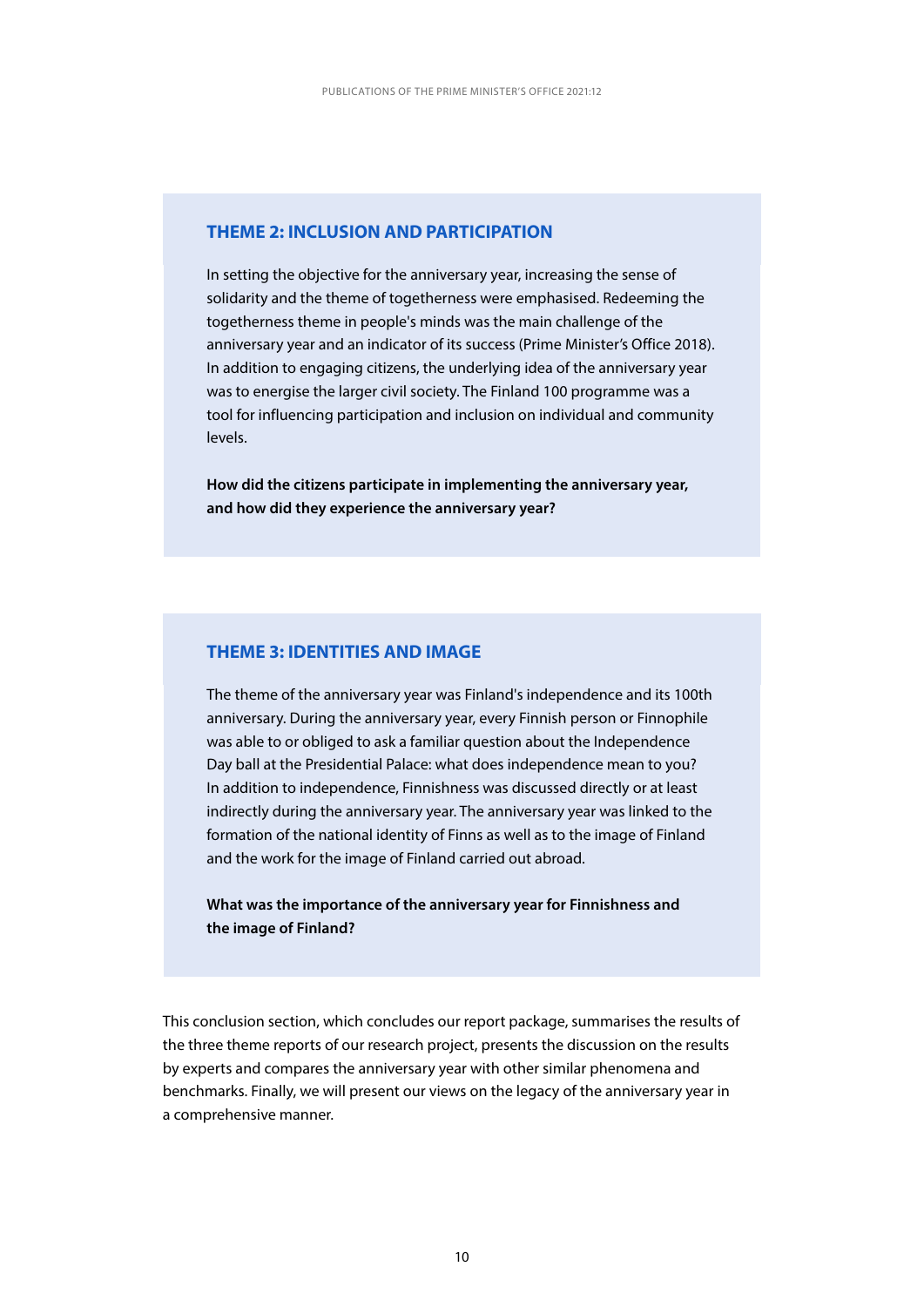## <span id="page-11-0"></span>**1.2 Finland 100: objectives and operating model with its benchmarks**

During our research project on the impacts of the anniversary year, we have paid attention to the fact that the Finland 100 anniversary year appears more inclusive and open than the previous anniversaries of our independence (Luonila et al. 2020). The starting point for the anniversary year was to invite all Finns and Finnophiles to present concrete "declarations of love" to an independent Finland in the form of actions (Ruokolainen et al. 2020, 18). The anniversary year is also quite new in terms of its encouraging, networking operating model that relies on the activity of civil society actors (Luonila et al. 2020). The number and diversity of more than 5,000 programme projects, formed through a project application process which is open to everyone, is quite impressive. Arguably, the tone of the anniversary year was also new. Alongside a valuable – or perhaps rigid – celebration of independence, the secretariat of the anniversary year encouraged people to express their joy in its communications (Prime Minister's Office 2018). At the same time, strong topics such as dealing with the history of independence and discussing the state of the nation had been recorded as objectives for the anniversary year during the preparation process (Prime Minister's Office 2013).

In the sections of our reporting package, we have highlighted the connections of the anniversary year to both the continuum of previous anniversary years and the operating model of the Cultural Capital years. At the same time, we have also examined the anniversary year in relation to some similar international examples of organising celebrations of national jubilee years. Previous experiences and influences were used in implementing the anniversary year, but the anniversary year also included different and novelty features compared to benchmarks (Table 1).

The objectives set for the anniversary year were quite broad. However, they were also quite logically a combination of the objectives and themes that have been seen in earlier celebrations for the "round years" of national independence. For example, different variations of the togetherness theme are familiar from previous anniversary years. In terms of concrete content and the tone of the celebrations, an attempt to combine joy and dignity has also been made earlier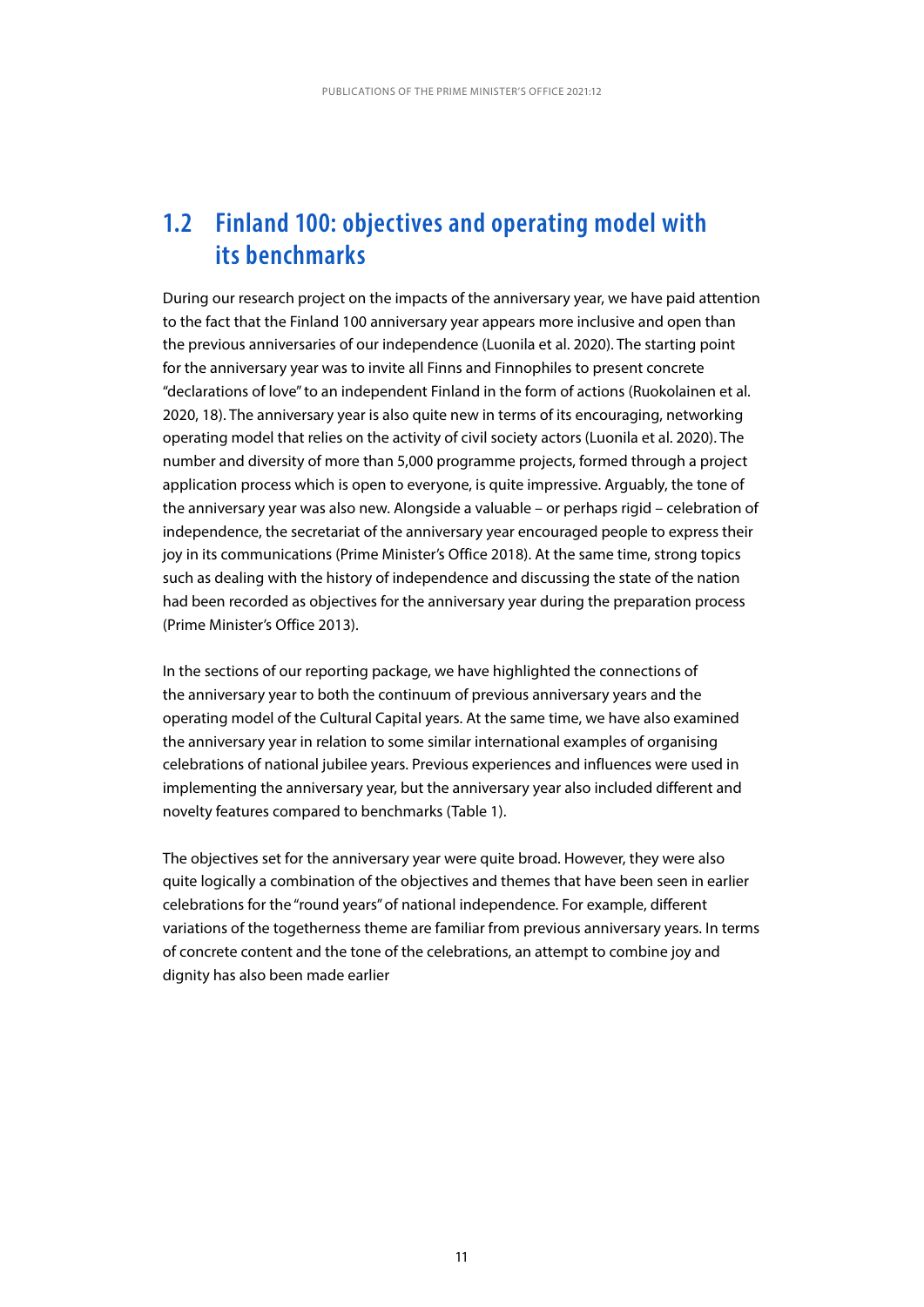|                                                             | <b>Objectives</b>                                                                                                                                | <b>Operating model</b>                                                                                        | <b>Contents</b>                                                                                                                                                 |  |
|-------------------------------------------------------------|--------------------------------------------------------------------------------------------------------------------------------------------------|---------------------------------------------------------------------------------------------------------------|-----------------------------------------------------------------------------------------------------------------------------------------------------------------|--|
| Finland 100                                                 | Increasing the<br>sense of solidarity,<br>strengthening the<br>international profile,<br>creating a memorable<br>celebration                     | Open brainstorming<br>and application for<br>programme projects                                               | More than 5,000<br>programme projects on<br>highly varied topics and<br>from different sectors of<br>society                                                    |  |
| Previous<br>centenaries<br>of Finland's<br>independence     | The objectives set<br>for the anniversary<br>year were an applied<br>synthesis of previous<br>anniversary years                                  | The starting points of<br>previous anniversary<br>years were mainly<br>more coordinated<br>from top to bottom | Influences include content<br>that balances joy and<br>dignity, the importance of<br>state institutions, the role<br>of schools and educational<br>institutions |  |
| International<br>benchmarks<br>for national<br>celebrations | Canada's extensive<br><b>Attempt to include</b><br>and inclusive<br>citizens as a<br>manifestation of<br>programme for the<br>democratic society | In Estonia, content is more<br>curated for the anniversary<br>year                                            |                                                                                                                                                                 |  |
| (Canada 150,<br>Estonia 100,<br>Norway 200)                 |                                                                                                                                                  | anniversary year                                                                                              | In Norway, the difference<br>is the attempt to provide<br>education on constitutional<br>issues during the<br>anniversary year                                  |  |
| Years as a<br>European<br>Capital of                        | Basically, the set<br>objectives differ from<br>those of the anniversary                                                                         | <b>Open and inclusive</b><br>activities and<br>content production                                             | The similarities with the<br>anniversary year include<br>content which strongly                                                                                 |  |
| Culture<br>(Turku 2011)                                     | year because of their<br>non-national character                                                                                                  | <b>Administrative and</b><br>technical model<br>for an open project<br>application process                    | focuses on culture and art                                                                                                                                      |  |

**Table 1.** The objectives, activities and contents of the Finland 100 anniversary year in relation to its impacts and benchmarks (see Ruokolainen et al. 2020).

Compared to international examples, the anniversary year does not appear particularly exceptional in terms of its principles or objectives. Anniversary year celebrations aimed at inclusion have been implemented in recent years. The international independent celebrations of other democratic states mainly point out that the anniversary year was in line with the time of its organisation in terms of its open operating model and starting point, and it was thus contemporary. International examples include a difference in emphasis on the programme, for example in the balance between the degree of curation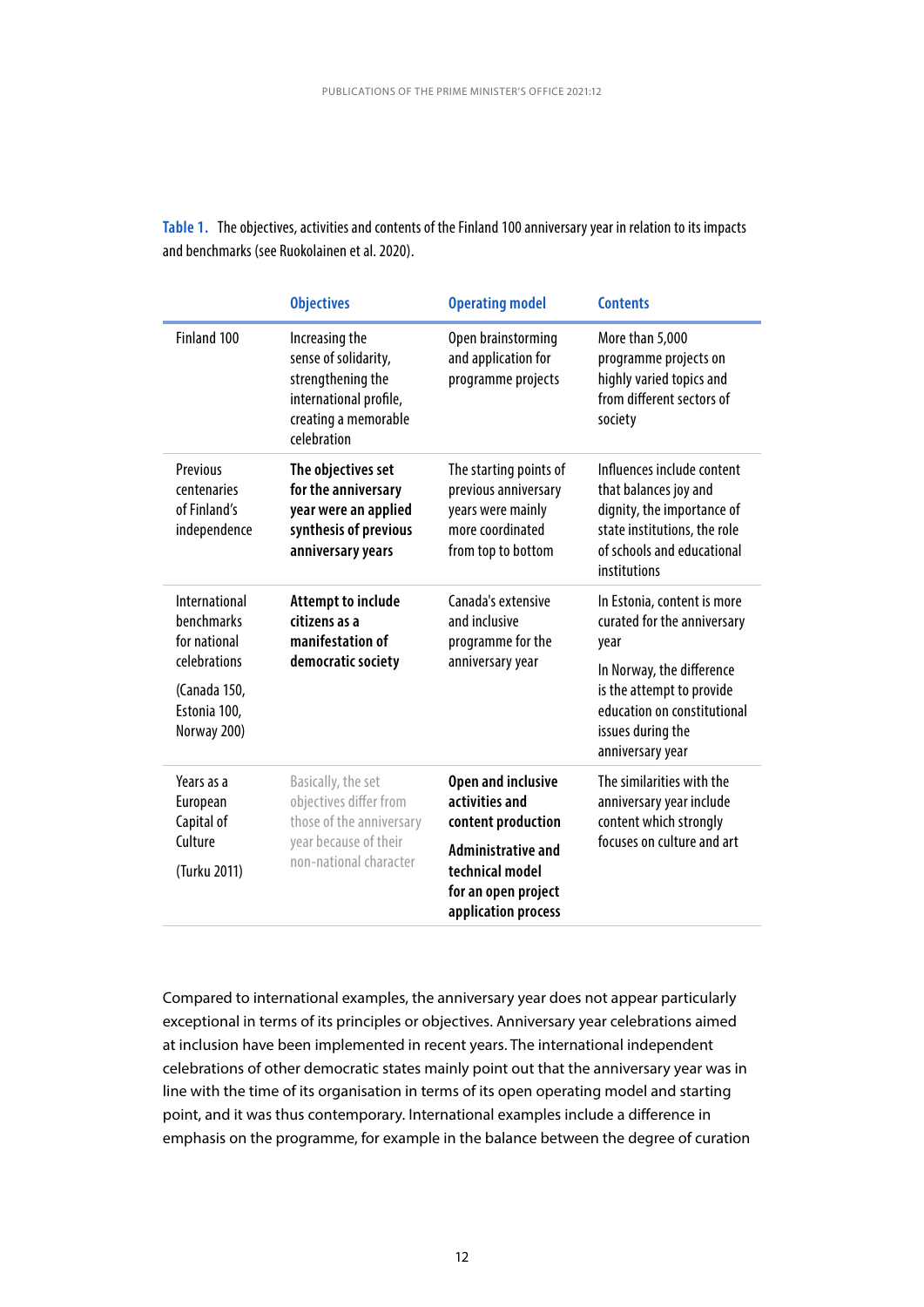of the anniversary programme and the educational nature and entertainment factor of the topics to discuss.

What is interesting is the concretisation of the objectives and principles of the anniversary year in an open programme-based operating model, modelled after the Culture Capital years. However, to some extent, the surprising similarity makes sense: events and content focusing on art and culture, which are intended to be jointly experienced, are implemented in connection with both national jubilee years and Culture Capital years.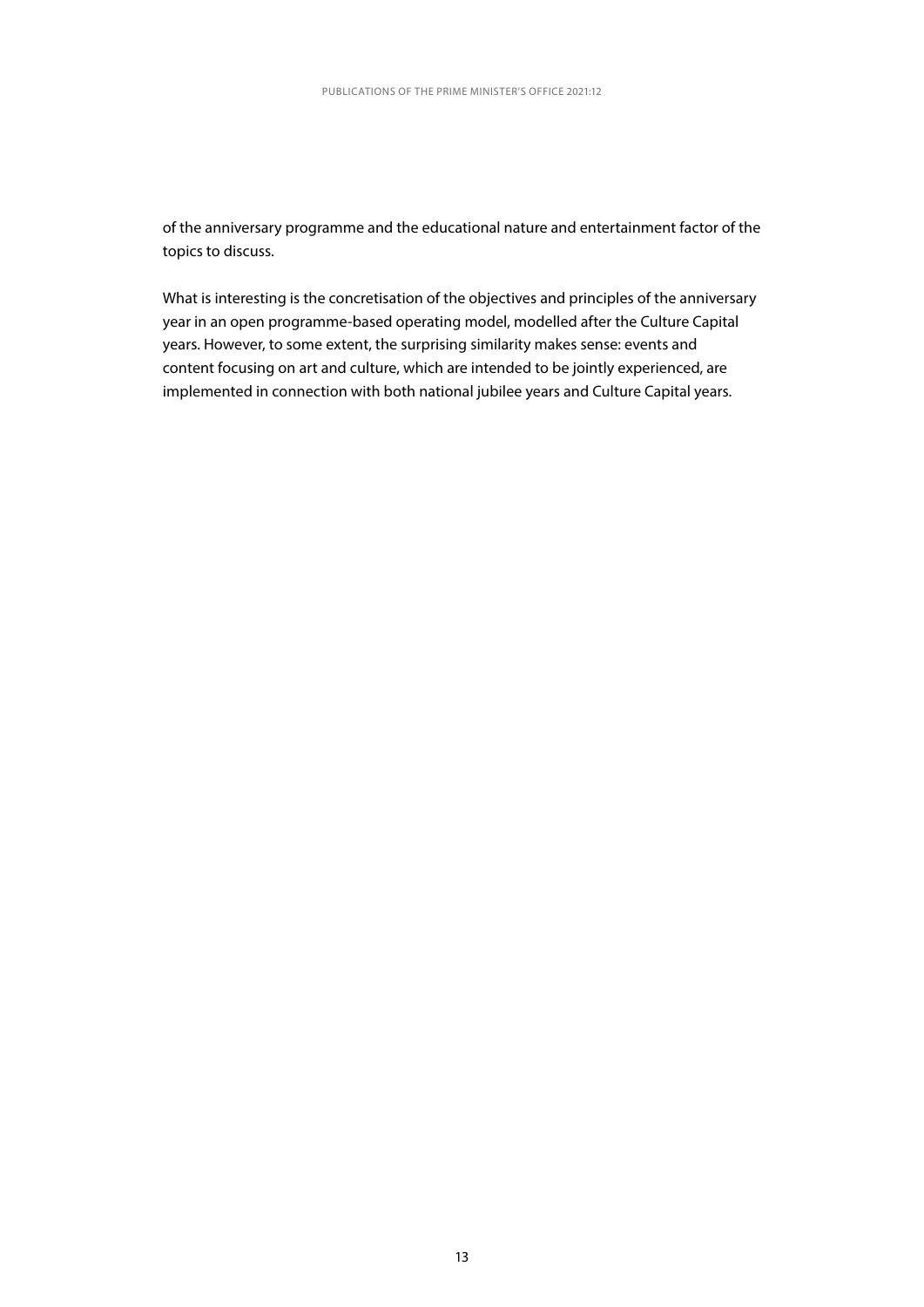## <span id="page-14-0"></span>**2 Key results of theme reports on the impacts of the anniversary year**

## **2.1 Theme 1: Anniversary year as a promoter of cooperation**

**In organising the anniversary year, it was possible to channel the enthusiasm created by a unique anniversary year to form and strengthen cooperation relationships.** The anniversary year inspired a large number of operators to celebrate Finland's 100 years of independence. The secretariat of the anniversary year and the Prime Minister's Office clearly succeeded in boosting this enthusiasm for a unique anniversary year. It can be said that at least a minimum objective was achieved between the different sectors of central government and society: as a public operator, the anniversary year organisation did not become an obstacle to cooperation and activities by enthusiastic civil society operators. An examination of concrete measures and of the administration of the anniversary programme indicates that the administrative processes did not always keep up with the enormous avalanche of ideas. However, the anniversary year as a whole was an incentive for cooperation and brainstorming.

#### **UNIQUE NATURE AND LARGE SCALE**

The anniversary year was basically a momentary phenomenon, and most of its content included events and campaigns focusing on unique celebrations.

The significance of the anniversary year for the promotion of cooperation between operators is concretised on the scale of celebration alone: the cooperation relationships initiated or confirmed by the over 5,000 anniversary year projects and their partner organisations will have a significant (additional) effect thanks to the anniversary year.

**In the implementation of the anniversary year, mainly existing networks and cooperation relationships were used and reinforced, but new networks were also created.** These connections, which were reinforced during the anniversary year, mainly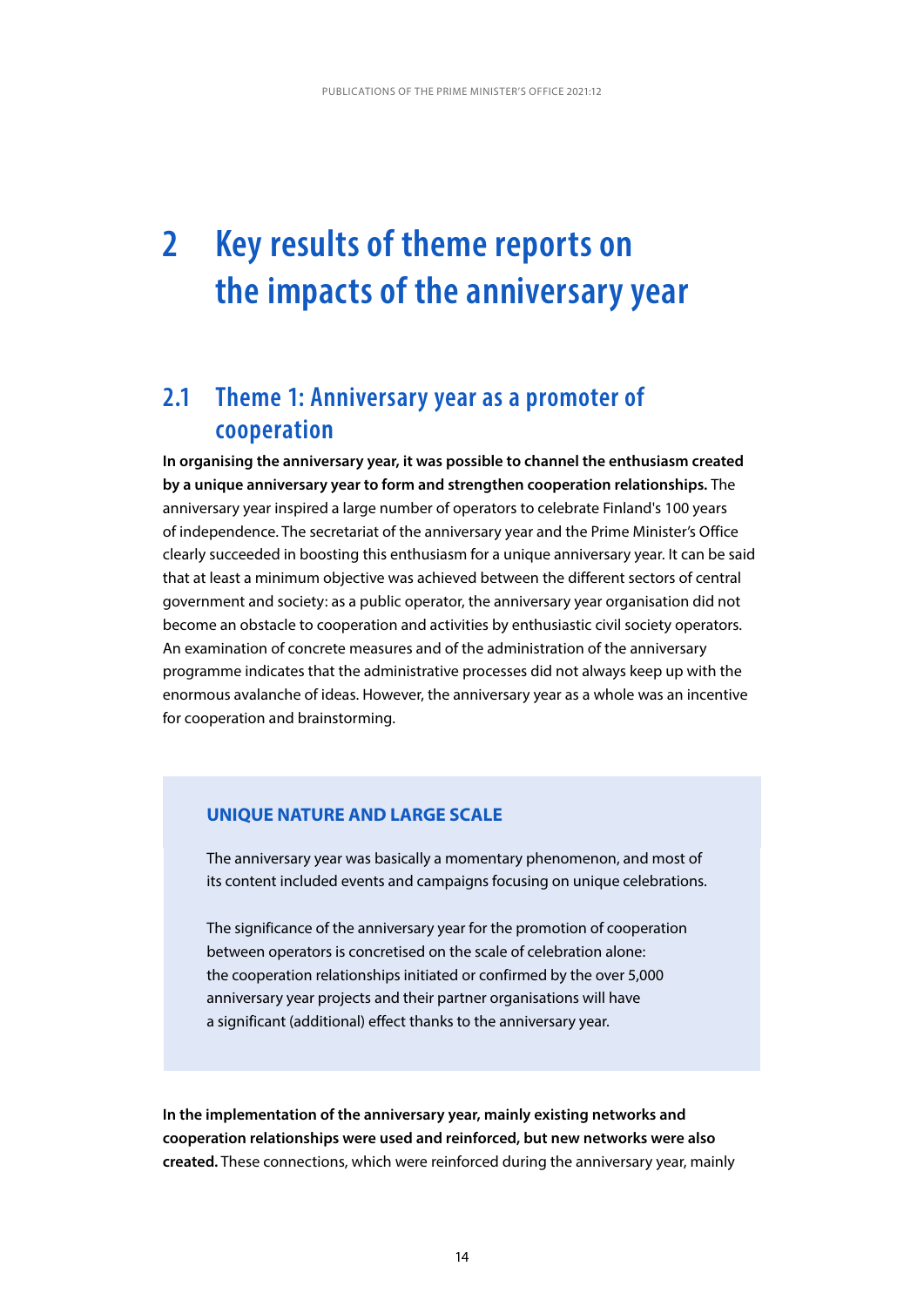continue to exist, and they can be activated and reused with less effort than before. It was possible to channel and assemble existing cooperation networks to implement the anniversary year, and the activities of these networks and individual operators were partly reinforced in the preparation of the anniversary year and during it. The cooperation networks required to implement the anniversary year still exist, and in some cases they have already been reactivated after the anniversary year.

Individual examples can be found of the long-term impacts of the anniversary year on the cooperation relationships and networks of operators, but it is difficult to verify these impacts on a broader scale. Firstly, it is difficult to identify and distinguish the explicit impact of the anniversary year on the deepening of cooperation relations. Secondly, when examining long-term impacts, it is difficult to determine where the effects of the anniversary year end in time or when the impact begins to decline significantly. In general, it can be said that for a large number of individual operators and projects, participation in the anniversary year may have opened up meaningful contacts and cooperation relationships. The developments they have launched are still underway. In the promotion of cooperation and networking, the unique nature of the anniversary year appears to be partly problematic. The organisation of the anniversary year was understandably aimed at producing the content for the anniversary year and organising a unique anniversary year. However, it may be considered whether the vast "mobilisation" of the operator groups could in some way have been used in a more conscious, systematic and goal-oriented manner, for instance in the development of cultural activities or association activities, even after the anniversary year.

#### **NETWORKS AFTER THE ANNIVERSARY YEAR?**

The scale of the phenomenon resulting from the anniversary year was also a surprise to those who set the objectives for the anniversary year. Cooperation and networks created as a result of the anniversary year were barely anticipated, and their continuity was not supported. The anniversary year organisation and its regional network as a factor uniting the operators were quickly dissolved at the end of the anniversary year. Relatively limited efforts could have encouraged operators and facilitated features such as the use of cooperation relationships which have been strengthened, for instance, on a regional and local level and in connection with individual projects.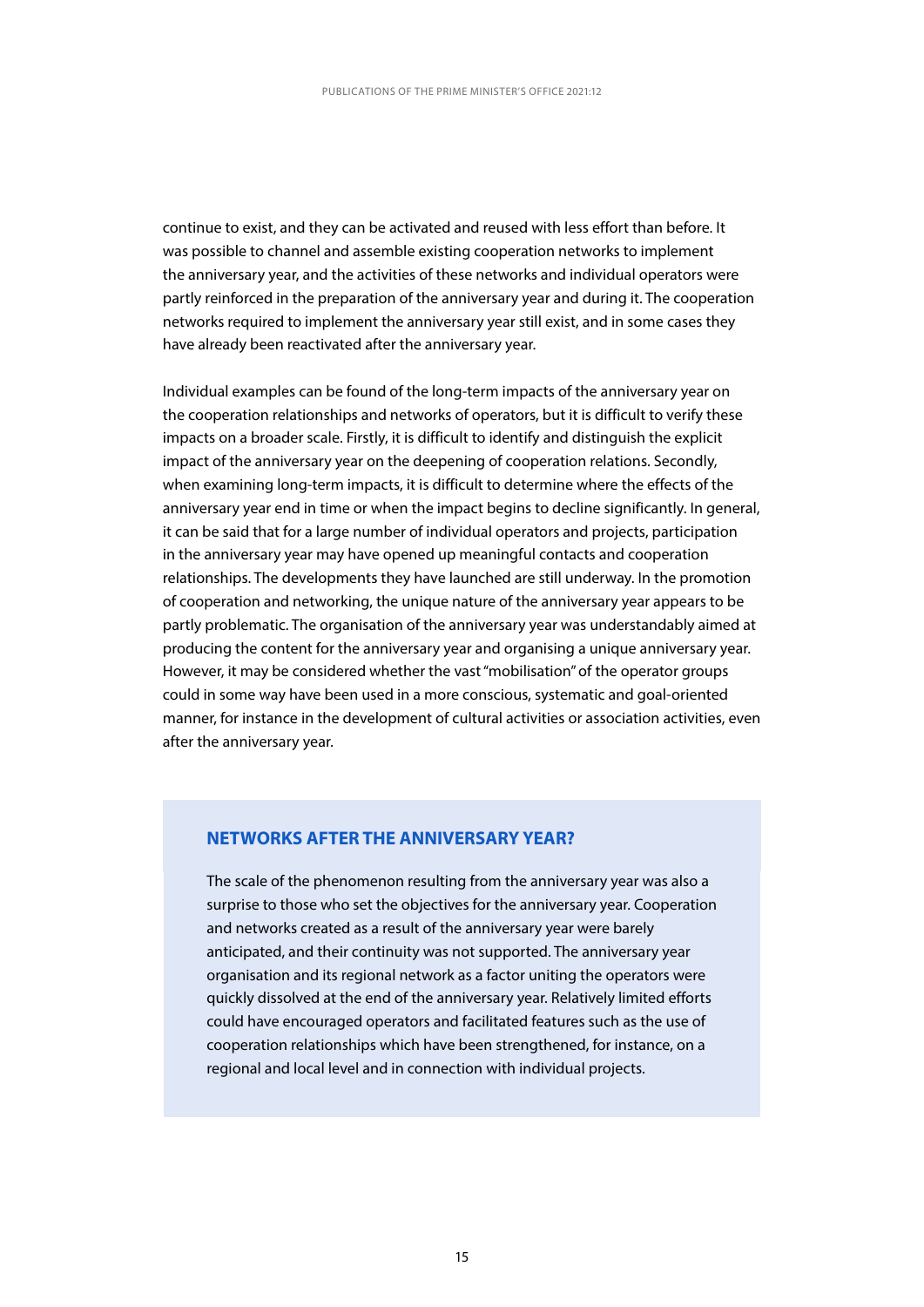<span id="page-16-0"></span>Despite the togetherness theme, the objective of the anniversary year as such was not to increase or support the networking or cooperation of actors, or to produce long-term impacts in this respect. In addition to the lack of resources, it is evident that the scale of the phenomenon resulting from the anniversary year was also a surprise to those who set the objectives for the anniversary year.

*Read more:* Ruokolainen, O. Luonila, M. Ruusuvirta, M. Renko, V. Toivanen, M. Rausmaa, S. Haila, K. Korhonen, S. Hämäläinen, M. & Kilpi, J. (2020). [Suomi 100 -juhlavuoden](http://urn.fi/URN:ISBN:978-952-287-905-9)  [vaikutukset: osa 1. Johdanto ja Teema: Yhteistyö ja organisoituminen.](http://urn.fi/URN:ISBN:978-952-287-905-9) [Impacts of the Finland 100 anniversary year: Part 1. Introduction and theme: Cooperation and organisation.] Publications of the Prime Minister's Office 2020:10. Prime Minister's Office.

## **2.2 Theme 2: Inclusion and participation in the anniversary year**

**In the operating model for the anniversary year, participation was closely present and the anniversary year was successful in its goals in many ways.** The operating model for the Finland 100 anniversary year, i.e. networks and objectives aimed at diverse participation, invited active members of the community to create a joint anniversary year – individually and together. The anniversary year organisation welcomed participation by means of open project searches and networked various operators to create the events and campaigns they wanted in honour of 100-year-old Finland.

**The anniversary year was highlighted as an inclusive context for consortia in which the participants had a common incentive in participating: taking part in the Finland 100 anniversary year event.** In communities, the togetherness theme was implemented in the forms of multidisciplinary project activities and in extensive corporate cooperation. As a result of the engaging and open operating model, companies also participated in the implementation of the anniversary year alongside civil society operators. For example, companies began to actively develop voluntary activities and offered opportunities to participate through the anniversary year products. Similarly, civil society challenged its own activity networks to participate in events and campaigns. The unique nature of the celebrations increased the motivation of operators to participate, i.e. to organise activities and create content: citizens participated in the implementation of the anniversary year as an audience for a particular event, as consumers of anniversary products and programme content, and independently, for example, by producing content for the anniversary year.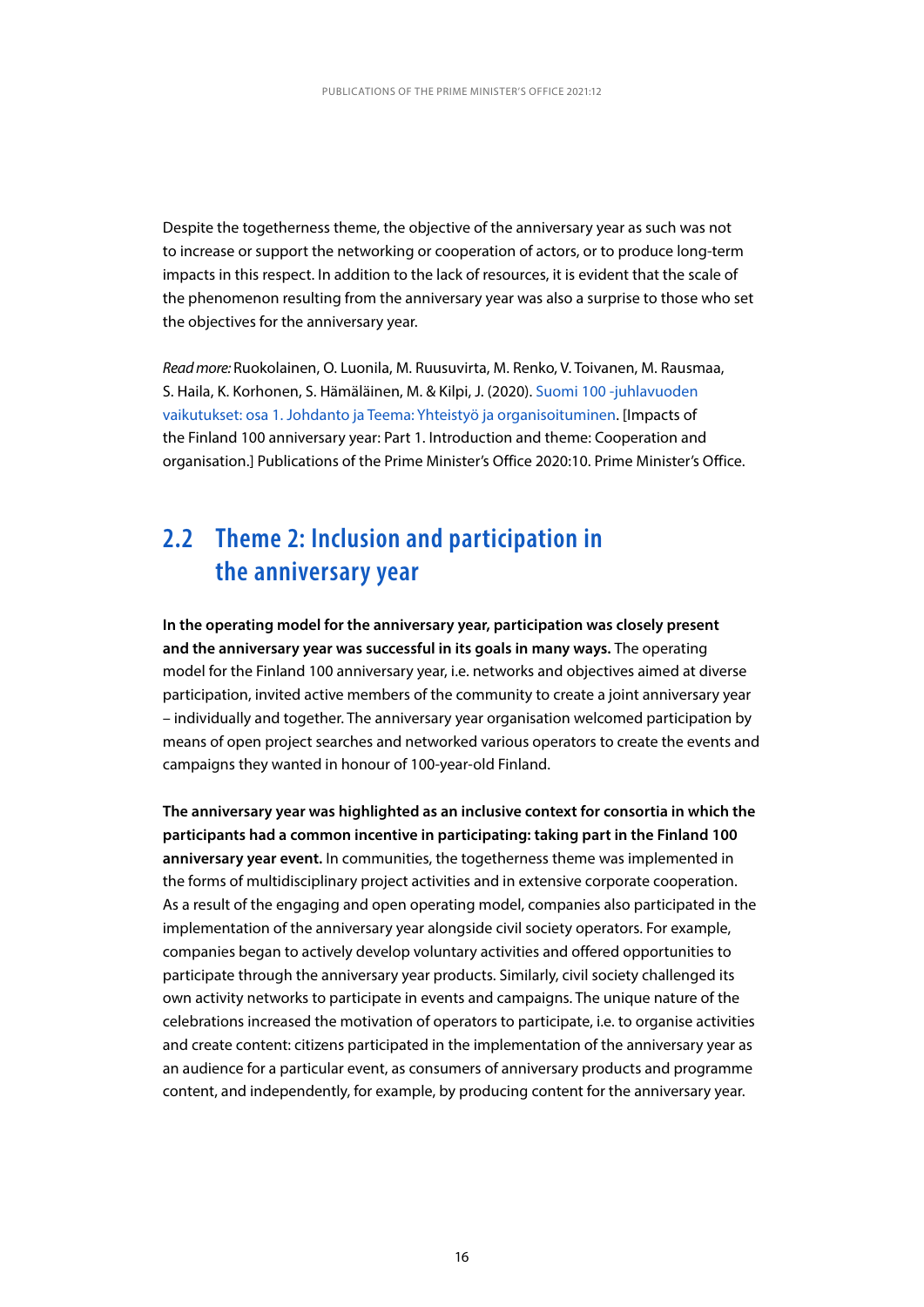#### **CROWDSOURCING AND AGENCY**

Through crowdsourcing, the anniversary year created agency through extensive national action. It created the conditions for communities and individual citizens to participate in the implementation of something considered to be of common interest and an opportunity to have a sense of solidarity. The togetherness theme chosen for the anniversary year and the operating model calling for cooperation created methods that enabled participation.

**The operating model is manifested as contemporary emotional crowdsourcing, which is often associated with cultural production.** As a commissioner, the secretariat of the anniversary year assigned "a limited task for the community to solve, trusting that mass intelligence will produce a good end result" (see Luonila et al. 2020). During the Finland 100 anniversary year, crowdsourcing also manifests itself as an expression of the Finnish "inclusion society" of the 21st century, in which crowdsourcing was used to produce innovations, products and activities, not for citizens but with citizens, by means of inclusion and commitment. The practices were manifested as an active agency, whereby citizenship was concretised into activities that were linked to the celebration of the anniversary year and increased participation. This combination of public administration and citizens' resources formed an inclusive concept for the Finland 100 anniversary year. The experiences of the anniversary year also produced more extensive know-how on the inclusion of citizens for the production of similar national events in the future.

**The methods of crowdsourcing succeeded in involving a network in the production of the anniversary year, which provided a framework for the programme and content production for the Finland 100 anniversary year.** In other words, the voluntary work was a success, and individual citizens and communities felt that participation in the voluntary work was of momentary importance. In addition, the anniversary year seems to have had some permanent impacts on the forms of voluntary work, as the social activation of companies took place in different sectors during the anniversary year. At the same time, it should be noted that the themes of corporate social responsibility have increasingly emerged in recent years. Promoting voluntary work also contributes to these themes and thus reflects the general developments in society.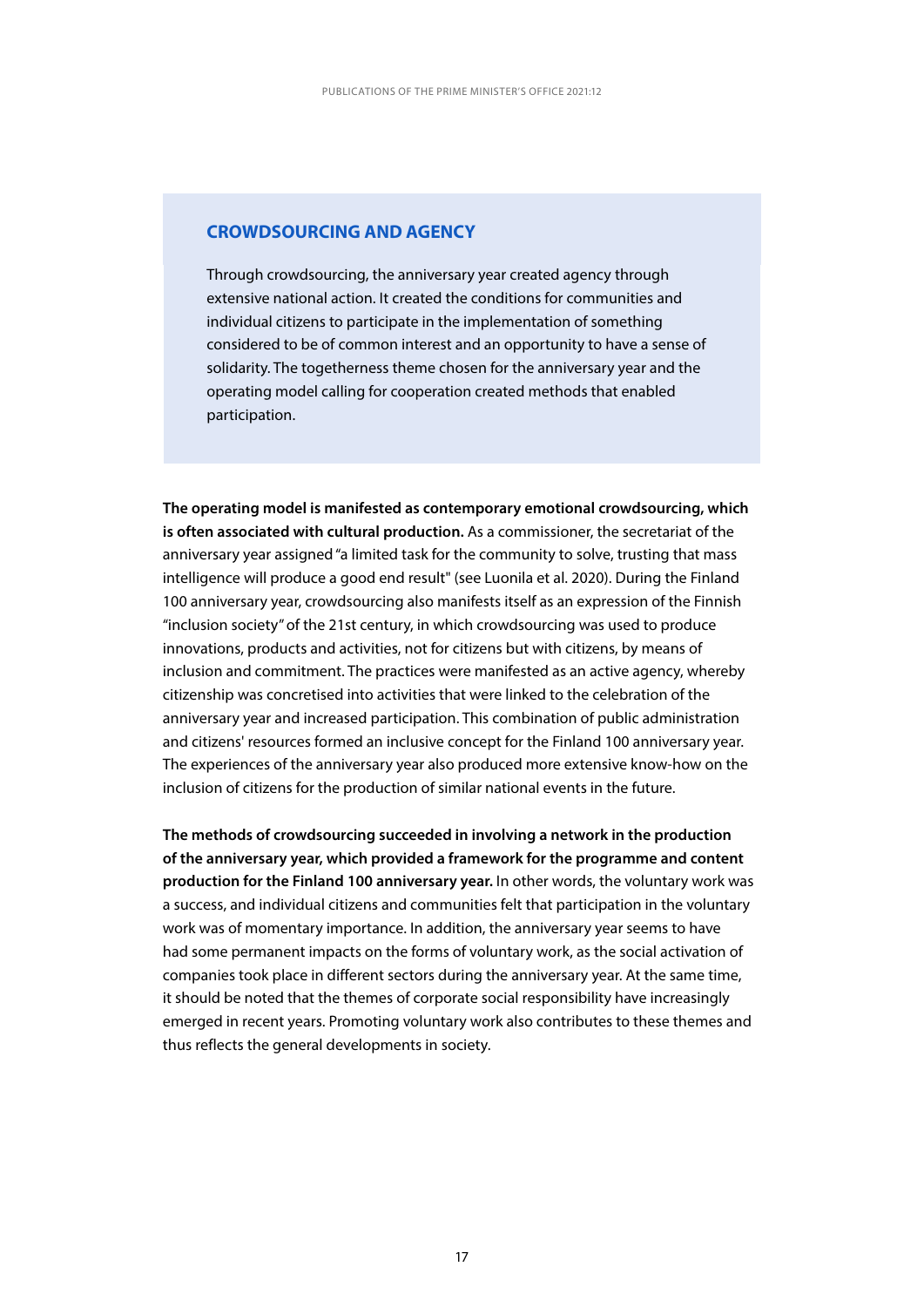#### **MOMENTARY SOLIDARITY**

The anniversary year clearly appears as a project-like, momentary phenomenon formed around one-off events and campaigns. It should be noted that this starting point also has an impact on the interpretations and conclusions that can be drawn from citizens' participation in the anniversary year and their experiences of participation. One example of this is that the main objective set for Finland's 100 anniversary year, the increase in the sense of solidarity, in many respects remained momentary and one-off for individual events.

**It is challenging to demonstrate the direct impacts of Finland's 100th anniversary year on voluntary activities and the general atmosphere.** The anniversary year seems to have had positive effects on the general atmosphere in Finland. On the other hand, the citizens' survey carried out in autumn 2020 shows that although participation in the anniversary year was mainly considered important in the citizens' barometer material immediately after the anniversary year, the memories of the impact of the anniversary year on the sense of solidarity have been forgotten to some extent. It can therefore be considered whether the anniversary year would have been an even larger phenomenon and a more open celebration if the use of the anniversary year's symbols was possible for everyone, without a programme application process that controls activities and ideas. It is also interesting to consider whether this could have influenced the experience of inclusion. Were the lack of resources or the hectic nature and intermittently chaotic nature of the operating model, for example, an obstacle to wider activities involving different operator and population groups?

**Individual citizens' opportunities to participate can be criticised, and the ways in which they participated in the anniversary year were quite traditional.** On the regional level, the strong presence of established operators was felt to have trampled on smaller local associations. Despite a new operating model relying on crowdsourcing, participation was channelled into relatively traditional ways and to the same groups which have also been found active in previous studies. As a result of the programme projects, there were extensive forms of participation, from concerts to the construction of bird houses and seminars to rowing church boats, but in the light of the data, participation followed a rather traditional pattern: women participated more often than men, and cultural events and other events were more popular than organising independent activities.

*Read more:* Luonila, M. Ruusuvirta, M. Renko, V. Ruokolainen, O. Toivanen, M. Rausmaa, S. Haila, K. Korhonen, S. Hämäläinen, M. & Kilpi, J. (2020). [Suomi 100 -juhlavuoden](http://urn.fi/URN:ISBN:978-952-383-053-0)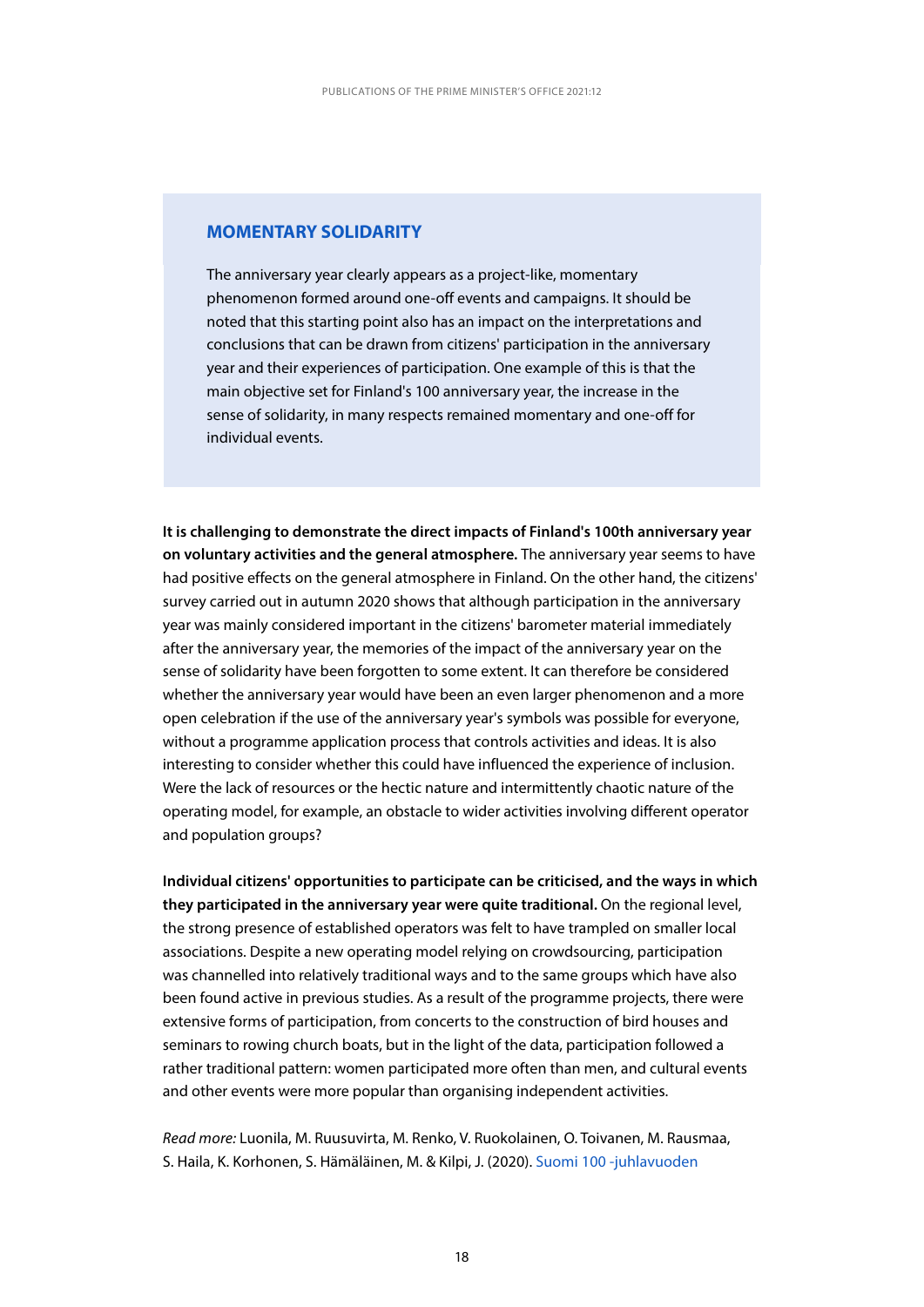<span id="page-19-0"></span>[vaikutukset: osa 2. Teema: Osallistuminen ja osallisuus](http://urn.fi/URN:ISBN:978-952-383-053-0). [Impacts of the Finland 100 anniversary year: Part 2. Theme: Participation and inclusion.] Publications of the Prime Minister's Office 2020:12. Prime Minister's Office.

## **2.3 Theme 3: The relationship between the anniversary year, national identity and the country image**

**The open operating method and non-profiling of the anniversary year made it possible to deal with a wide range of topics related to Finnishness.** This meant, for example, highlighting everyday or "minor" topics and their history in addition to remembering the established turning points of independence, prominent figures and major events. Today's societal themes, such as equality and equity, were also highlighted in many ways.

The diversity of the anniversary year also meant that the geographical multi-layered nature of national identity was given some space, and the local aspects were emphasised in the topics covered in the projects. Most of the projects included in the programme for the anniversary year were linked to a broader national context through local activities and local history, either by organising the projects with local operators and activating local communities or by linking the projects with national history through local events, individuals and topics.

#### **DIVERSITY AND TRADITIONS**

The thematic diversity of the anniversary year does not mean that the traditional themes of Finnishness and independence have been fundamentally reformed with the anniversary year. The Unknown Soldier, veterans and the Independence Day ball at the Presidential Palace still have a central place in the themes included in the celebration of independence..

**The citizens did not feel that the anniversary year had had a particularly significant impact on the image of Finnishness.** Apparently, the diversity of anniversary year projects and, for instance, the local and minor topics that have emerged in them were not sufficiently significant alongside the topics traditionally related to Finnishness and the independence of the Finnish state. An individual citizen could also experience only a small part of the anniversary year in the form of an individual project. In other words, when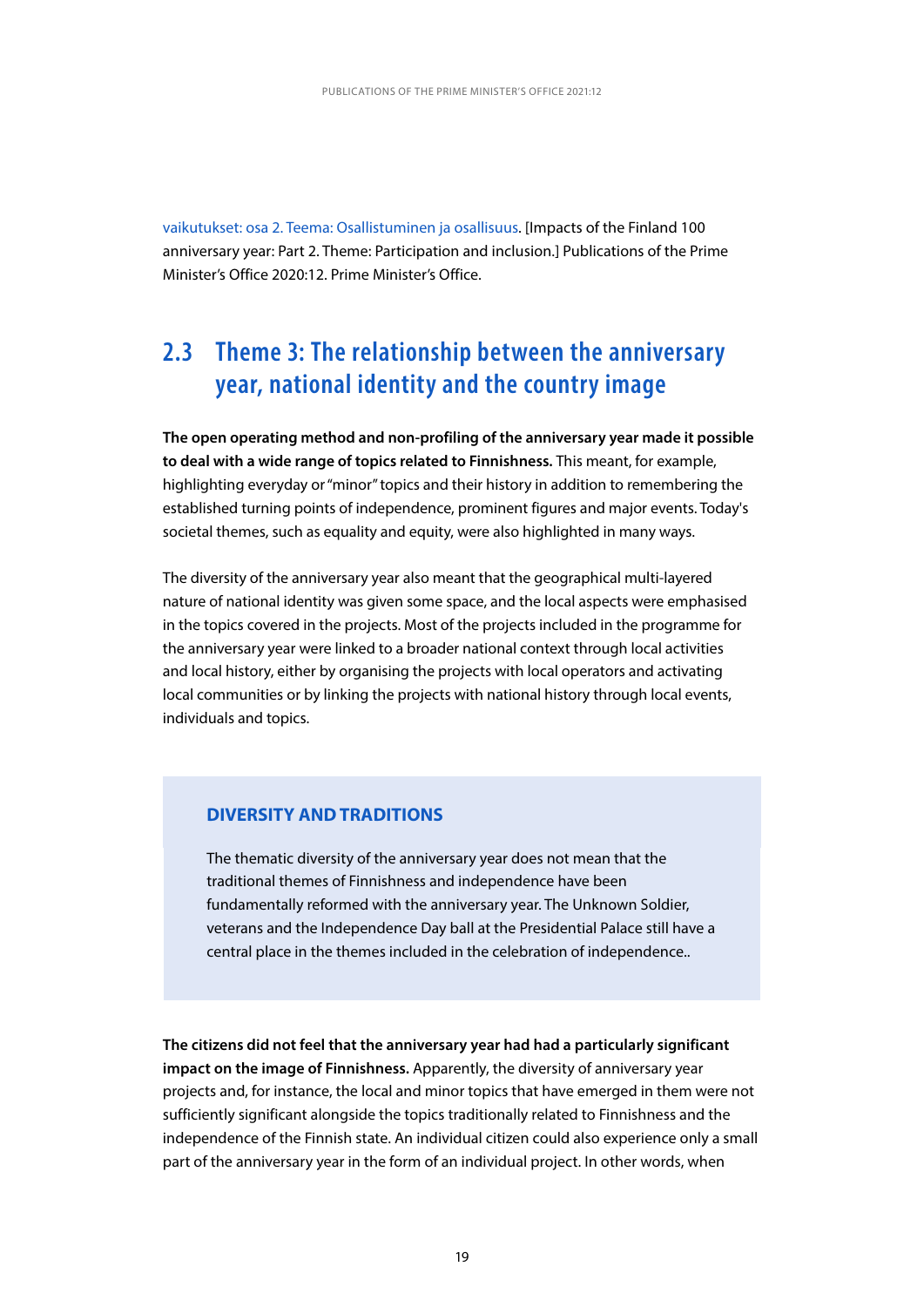examining the topics and contents, there were no major new national narratives on the diversity of the anniversary year. On the other hand, the objective of the anniversary year was not to dismiss the traditional images of Finland.

**The impact of the anniversary year on the ways of celebrating independence was limited, but the tone of the celebration was discussed, and it may have changed in a lighter and happier direction.** With the anniversary year, there was a desire to change the way independence is celebrated – even though the citizens themselves wanted to celebrate largely in traditional ways and by carrying out their traditional plans. In some respects, concrete ways of celebrating changed for a rather small number of citizens. However, there were changes in the tone of the celebrations. The cheerful tone of the celebration of independence that was highlighted with the anniversary year was welcomed by citizens.

**The anniversary year was a thematic highlight in the continuum of the work on the image of Finland.** The anniversary year did not particularly change the image of Finland, although it brought some special attention to Finland. During the anniversary year, we relied on familiar themes that build the country image, such as the functioning of society, education and equality, and the fact that Finland is regarded as a problem-solver. In other words, the activities of the anniversary year had a greater effect on the amount of visibility than on the content of the image of Finland. One of the objectives of the anniversary year was to strengthen Finland's international profile (Prime Minister's Office 2018, 10), not to change or challenge it. Against these set objectives, the anniversary year was quite successful on an international level.

#### **LONG TIME SPAN AND ANNIVERSARY OF THE WORK ON THE IMAGE OF FINLAND**

The time span for building the country image covers at least several dozen years, and it is based on the permanent strengths of national identity and Finnish society. The impact which celebrations of limited duration have on the major content of the country image should be examined with realistic expectations.

**The personal and individual experience of Finnishness was positive after the anniversary year, but the anniversary year does not seem to have had a wider impact on experiences of the properties of Finnish society.** Matters close to the citizens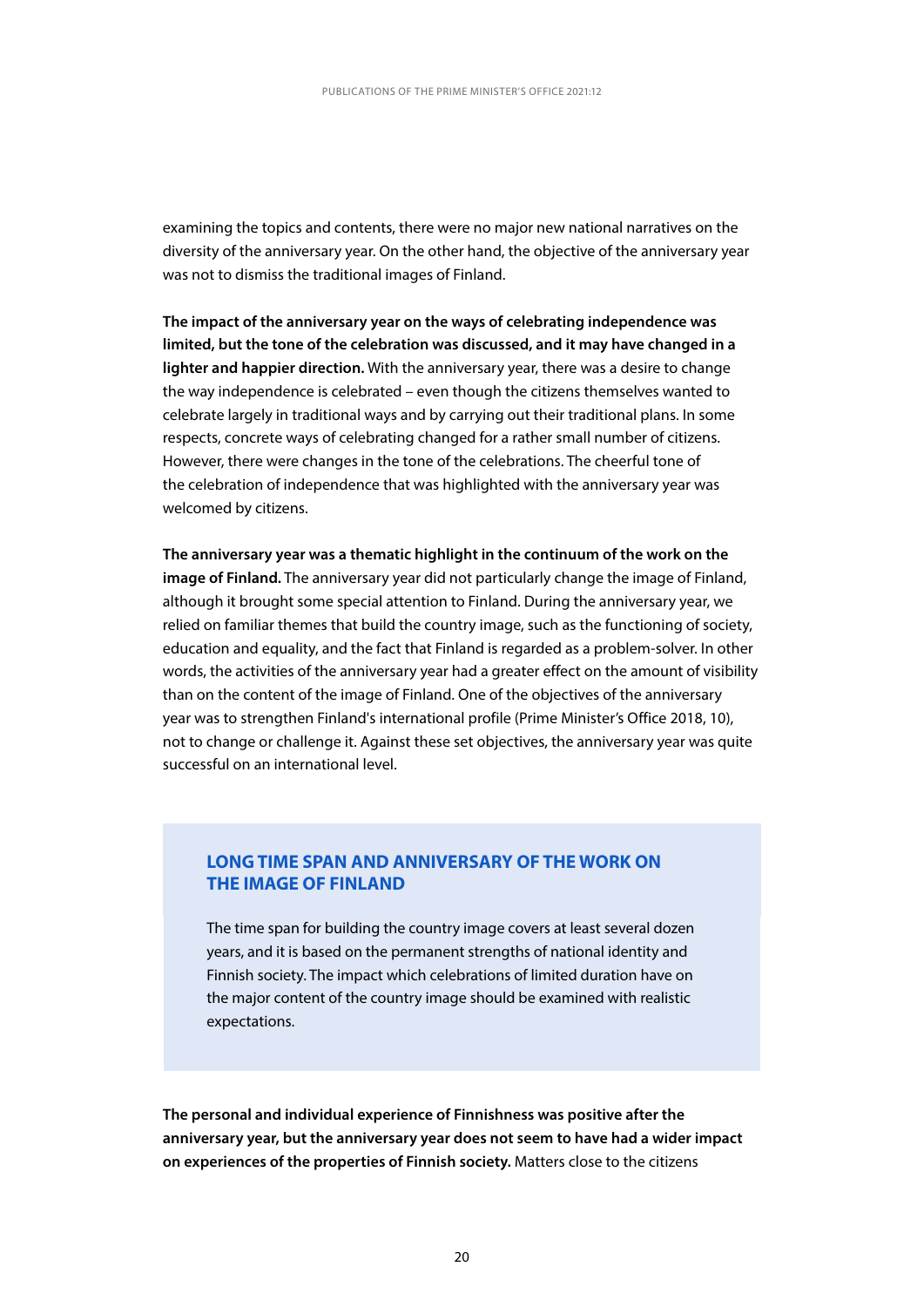which are easily identifiable were significant during the anniversary year, and after the experiences of the anniversary year, it was mainly felt that Finnishness was a strong personal experience. On the other hand, it was not felt that Finnish society as a whole became for instance more open, diverse or united thanks to the common experiences during the anniversary year.

With regard to wider societal impact, it is possible to consider how the "membership" of Finnish society was finally determined during the anniversary year. The theme of multiculturalism, which is closely related to the definition of national identity and Finnish identity, was primarily discussed through an operating model aiming at openness and projects dealing with the topic during the anniversary year. A significant proportion of the projects for the anniversary year dealt with equality and equity. However, during the preparation and implementation of the anniversary year, no material was collected on this topic to the extent and in the detail that would have enabled an analysis of the anniversary year experiences of national identity for different language and minority groups after the anniversary year.

**The modus operandi of the anniversary year was a message as such.** At least in principle, the open project application process that offered individual citizens the opportunity to become involved reflected the basic democratic values of Finnish society. In this respect, the anniversary year was quite contemporary and reflected the functioning of Finnish society in 2017. This is important for national identity. The celebration of the first century of an independent nation and its programme were determined by the actions of anyone complying with the law and good practices.

**Our review shows that the anniversary year repeated and supplemented rather than challenged Finnish identity and the image of Finland.** The importance of the culmination of the anniversary year is limited alongside the practices upholding Finnishness that are present every day, and the elements of national identity that have been constructed and built over hundreds of years. When examining the importance of the anniversary year, it is entirely appropriate to ask whether an individual anniversary year has the potential to modify – let alone transform – the extensive continuum of the experience of Finnishness. Perhaps the importance of the anniversary year is that we stop and reflect on what kinds of daily and self-evident details related to Finnishness and Finnish society we highlight at a time of celebration.

*Read more:* Ruokolainen, O. Luonila, M. Renko, V. Ruusuvirta, M. Toivanen, M. Haila, K. Korhonen, S. & Ahvonen, K. (2021). [Suomi 100 -juhlavuoden vaikutukset: osa 3. Teema:](http://urn.fi/URN:ISBN:978-952-383-103-2)  [Identiteetit ja imago](http://urn.fi/URN:ISBN:978-952-383-103-2). Valtioneuvoston kanslian julkaisuja 2021:9. [Impacts of the Finland 100 anniversary year: Part 3. Theme: Identities and image.] Publications of the Prime Minister's Office 2021:9. Prime Minister's Office.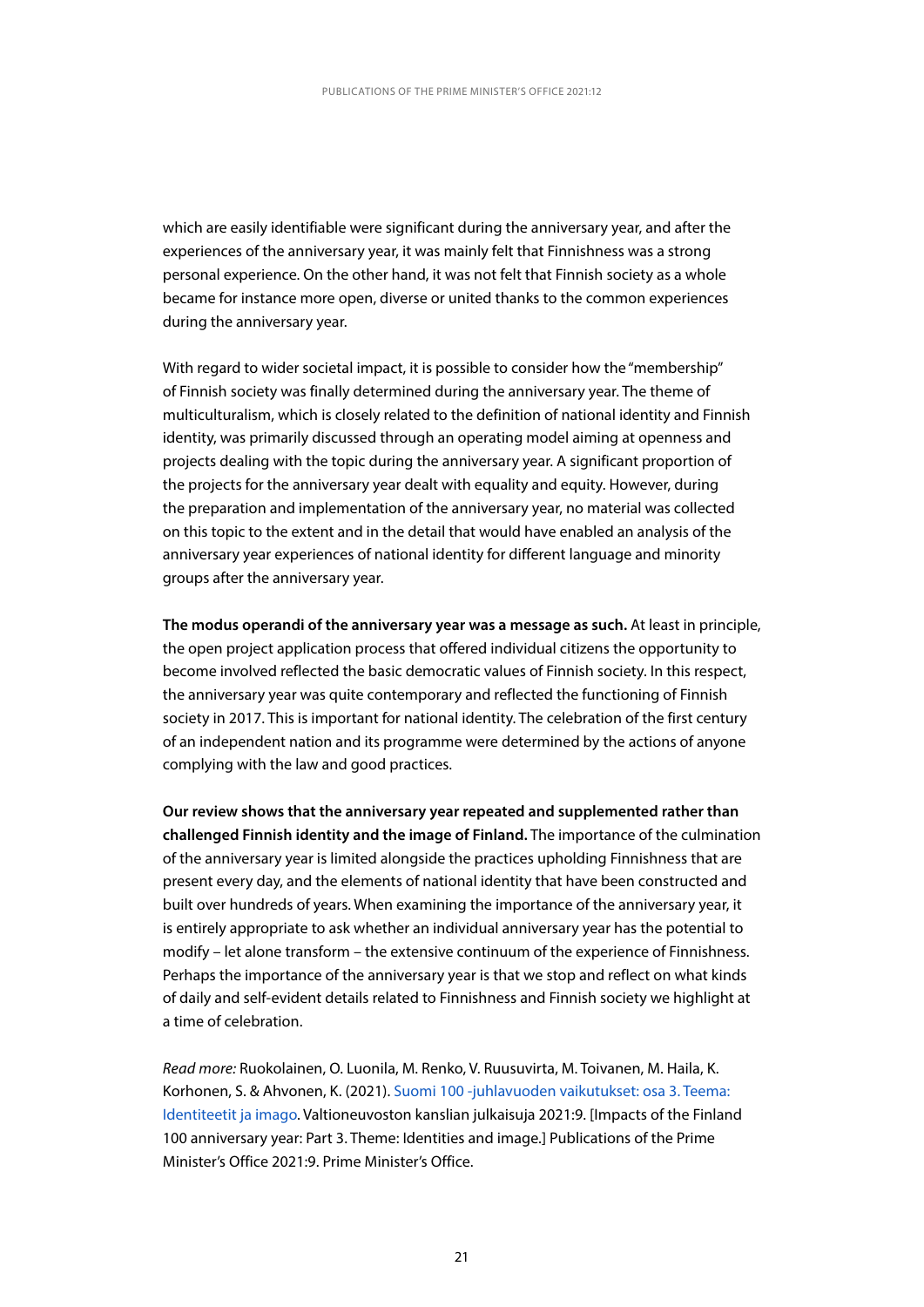## <span id="page-22-0"></span>**3 Perspectives on the importance of the anniversary year**

## **3.1 Expert discussion on the impacts of the anniversary year**

In March 2021, our research project convened a group of experts who had been producing the Finland 100 anniversary year programme or had studied the anniversary year or related themes. The aim was to discuss the possible long-term impacts and significance of the anniversary year.

The expert group included Iisa Aaltonen, M.A., Tove Ekman, Director of the Finnish Cultural and Academic Institutes, Professor Jouni Häkli from the University of Tampere and Adjunct Professor and University Researcher Jukka Kortti from the University of Helsinki.

The discussion highlighted the historical and political dimension of the anniversary year, the perspective of civic activities and international activities. The aim of the speeches was to integrate the anniversary year into broader societal developments. The anniversary year as a whole was discussed in a very positive tone, and the anniversary year was found to have been a success as a whole.

The discussion on the anniversary year can be thematically divided into six sections, the main findings of which we will present in the following description. The results of the discussion by experts mainly supports the observations made in our research project, but compared to our research, differences in interpretation also emerged in the discussion.

#### **Operating mode of the anniversary year**

It was noted in the discussion that the Finland 100 anniversary year of 2017 was a unique effort for Finland as a whole. Instead of the state and the anniversary year organisation defining "from the top down" what kind of events and activities the anniversary year includes, the experts found that Finns were given free rein to make the anniversary year look like the people themselves. It was considered that the Government acted as an activator and enabler in planning and implementing the anniversary year.

The participants felt that the anniversary year was a success in building an event in which all Finns were able to participate. The organisers of the anniversary year did not define Finnishness or who could call themselves Finnish, and the discussion suggested that this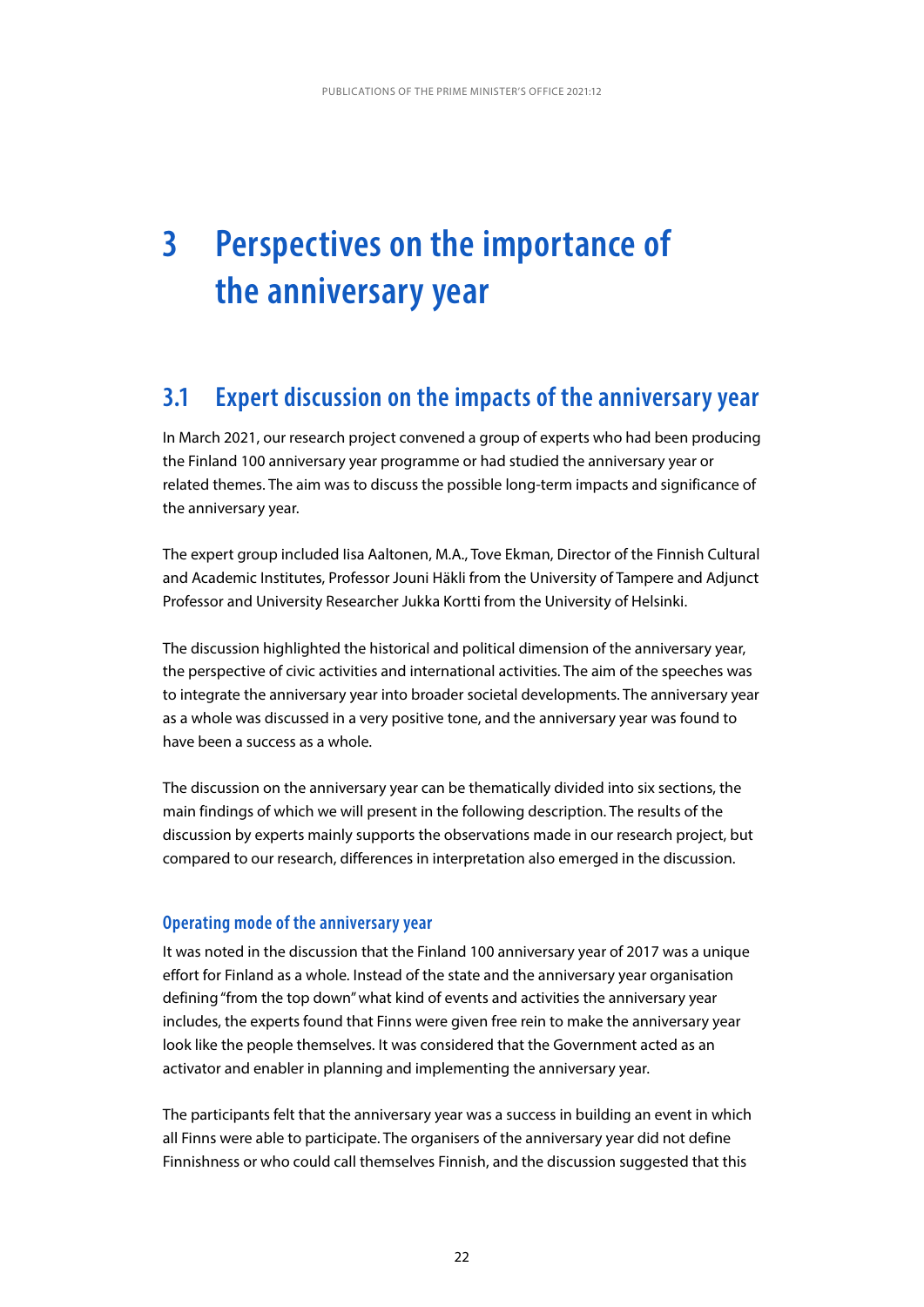allowed for multiculturalism and enabled involvement regardless of ethnic background. However, it was noted that participation in the anniversary year was more popular among Finns who were already active. Nevertheless, it was considered that the togetherness theme of the anniversary year met the expectations.

It was agreed in the discussion that the attempt to involve everyone and the attempt to focus on the informal and "less elitist" aspects was a successful solution. These solutions were considered likely to strengthen our civil society. As stated in the discussion, the implementation of the anniversary year indicated how Finland has survived many stages of its history as a democracy.

#### **Objectives for the anniversary year**

The discussion of the experts also highlighted the reverse side of the organisation of the celebration: the story and concept of the anniversary year were not particularly clear, even though features such as versatility were regarded as positive in themselves. It was recalled in the discussion that the anniversary year also included plenty of bypaths that were even comical, such as some of the anniversary year products that were considered dubious. In this context, it was considered whether the impacts of the Finland 100 anniversary year would have been greater if the strategy for the anniversary year had been more defined by the Government and had had a clear theme and core message.

On the other hand, it was suggested in the discussion that a stricter outline of the objectives and the message of the anniversary year could have seemed too "elitist" and emphasised the wielding of power instead of handing over the power to define the anniversary to citizens in the spirit of Nordic democracy. The stronger the steering, the more likely it would have been that the anniversary year and the ways it was celebrated would have generated more resistance. The contents and ideology of the anniversary year were not defined beforehand. Instead, the anniversary year operators were given the freedom to define them each in their own way.

#### **The importance of the anniversary year as part of building a national identity**

On the one hand, it was pointed out in the discussion that minor expressions and practices of national identity are present everywhere and that national identity is not solely constructed of "wow experiences". Unnoticed everyday activities contribute to larger tendencies. Highlights such as the anniversary year take place against this background. It was also considered that the national identity of Finns was already strong before the Finland 100 anniversary year, and most of us basically seem to have embraced Finnishness. With this in mind, it would be excessive to think that a single anniversary of our independence is much more significant than the rest of the 99 years of national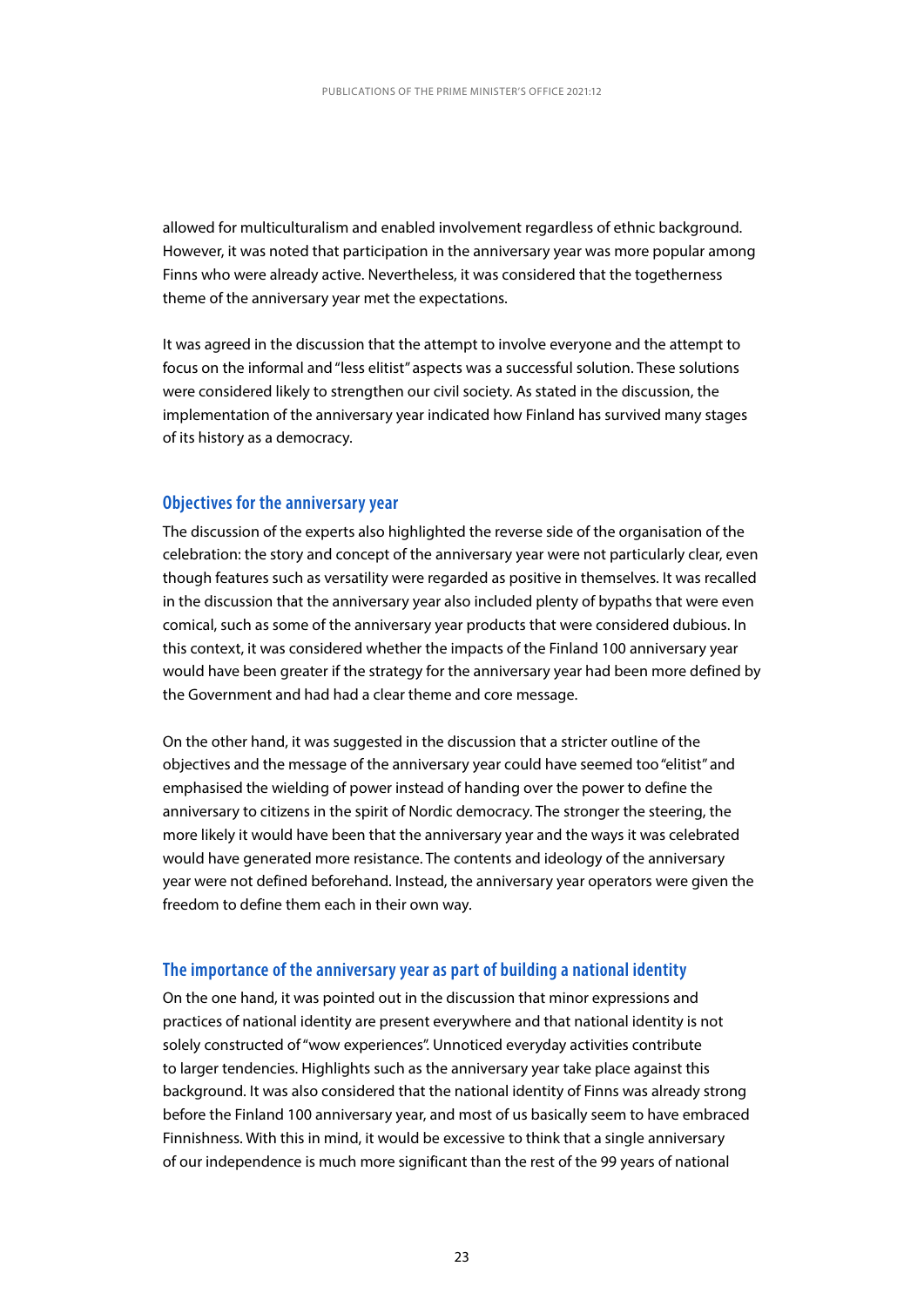independence in Finland, or that the anniversary would have a special impact on Finnishness.

However, it was pointed out in the discussion that national identity is not necessarily formed automatically and it can be very actively influenced. In this respect, Government actions were considered to play a role in how people experience Finnishness when united for celebration but also in their everyday lives. During the anniversary year, Finland's essence as a Nordic democracy was highlighted.

It was also suggested that the anniversary year had an important "metalevel" role. It is significant that in 2017 and after, we stopped to reflect on what is actually involved in celebrating our independence. Even after 2017, the anniversary year can inspire research and reflection on national identity.

#### **Determining Finnishness during the anniversary year**

During the anniversary year, an effort was made to bring joy and to take a lighter approach to the themes of celebrating independence, some of which are quite hard. However, it was suggested in the discussion that Finnishness or Finnish identity are no longer largely based on features such as the legacy of victory over the enemy during World War II. It was argued that there is a general public myth of Finnish identity being based on its warlike history. Today, features such as education and equality were considered key parts of our identity.

In the Finland 100 themes, multiculturalism was regarded as having emerged quite well, even though in 2017, the after-effects of the refugee crisis of the previous years was still felt, and attitudes were not inclusive. It was argued in the discussion that multiculturalism is in its early stages in Finland compared to countries like Sweden, and that operating methods and the forms of expression for multiculturalism were partly still experimental during the anniversary year. The debate on multiculturalism has generally been affected by the 2015 refugee crisis and the global rise in nationalism.

In the discussion, it was felt that geographically, the anniversary year was successful in becoming an event that involved the entire country. Finland consists of a group of local identities, and the national aspect is something that goes beyond local specificities. The togetherness theme of the anniversary year became more important than the focus on the capital, and even more events related to the anniversary year were organised outside the Helsinki Metropolitan Area. At these events, local history was linked to major Finnish stories and the anniversary year. Experts said that the strategy for the anniversary year was successful in allowing local history in thematic terms as well.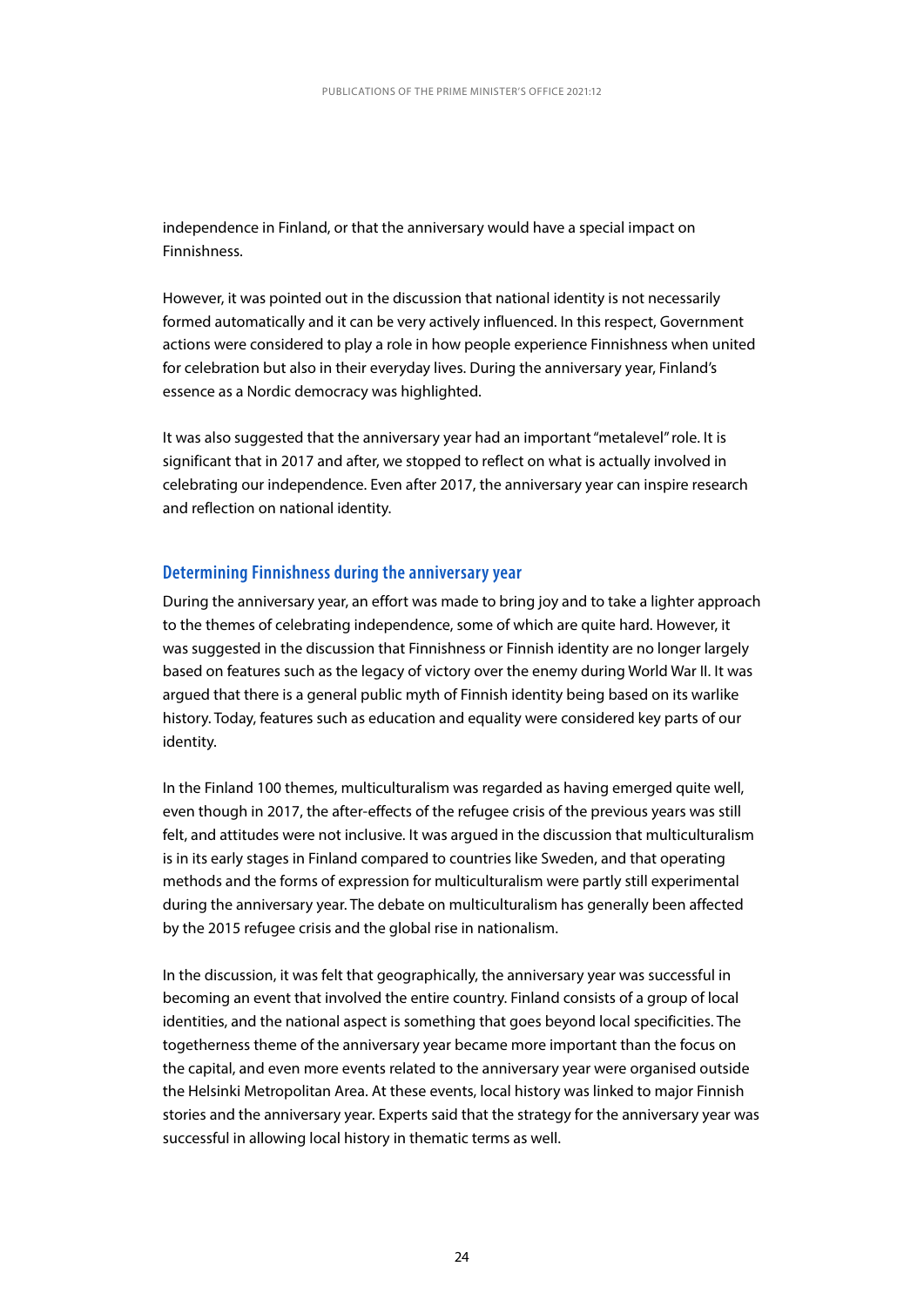The experts considered that during the anniversary year, there was no desire to emphatically transform the narrative on Finnish identity. Efforts were made to avoid ideological confrontations. In the opinion of the experts, features such as how much it could have been possible to discuss details such as where and by whom Finland, Finnishness and our national identity may be discussed, by defining the themes of the anniversary year more strictly, remain unclear.

#### **International dimension of the anniversary year**

In the discussion, the international dimension was not considered a particularly large contribution to the anniversary year. In general, it was proposed during the discussion that international attention should be paid more to issues such as different rankings and themes rather than the anniversary years. It was also noted that in addition to the centenary celebrations, many other events affecting Finland's image have also taken place in recent years. For example, the young female prime minister of our country and our female-dominated Government have been in the spotlight internationally, and the impact of this on Finland's image is not negligible. It was also stated that a hundred years of independence is not necessarily impressive as such. It was pointed out in the discussion that in the longer term, education, equality and the position of women have long been key elements of Finland's image and its way of standing out.

#### **Success of the anniversary year**

In the opinion of the experts, it is still too early to assess the long-term impacts of the Finland 100 anniversary year, and they will become clearer over time. A clear result should not necessarily be expected of the anniversary year. It was considered that the anniversary year was highly contemporary and reinforced the heritage of civil society by involving as many citizens as possible and by emphasising peer action rather than guidelines from the top. This was considered an excellent choice.

One of the clear effects of the discussion was that the tone of celebrating Independence Day changed. Independence Day is no longer an almost religious celebration and a serious moment of silence. It was suggested in the discussion that with the anniversary year, Independence Day has become a more cheerful type of celebration.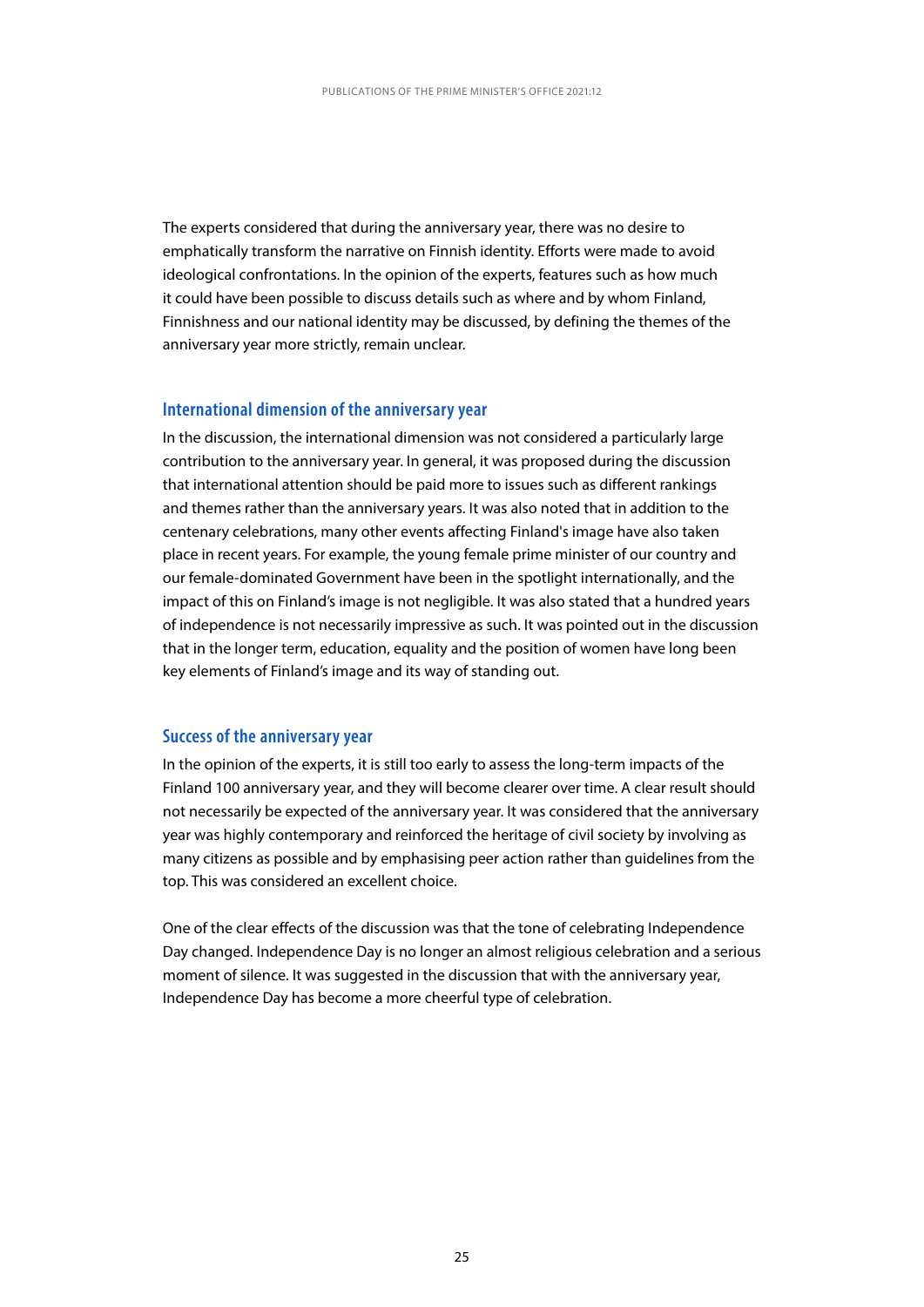## <span id="page-26-0"></span>**3.2 Address: anniversary year from an international perspective**

One of the objectives of the anniversary year was to reinforce Finland's international profile (Prime Minister's Office 2018, 5). In connection with the celebration of the "round years" of Finland's national independence, the European theme has also been highlighted increasingly with each anniversary year (Ruokolainen et al. 2020). According to recent reports, being European is an important part of identity for Finns (Pitkänen & Westinen 2018). When examining the significance of the anniversary year associated with national identity, it is appropriate to examine Finnishness from a European perspective and Finland as part of a broader international connection. The expert address of Philippe Kern, a researcher and consultant specialising in creative industries, places the Finland 100 anniversary year into this broader context.

**The key argument in Philippe Kern's address is that national celebrations are opportunities to work on a national identity that enables cultural diversity and can seize the opportunities of globalisation.** In an ideal situation, a "new kind of narrative on Finnishness" would empower citizens to play an active role as part of the developments of globalisation and the European community of values, rather than to see themselves as victims of globalisation. This would not mean the end of national specificities and their celebration but rather the emphasis being placed on national characteristics that support the positive aspects of globalisation. With its themes and projects, Finland 100 highlighted such developments, but ultimately, the long-term investments in equality and education made by Finnish society will also have an influence on the background in the anniversary year.

**Philippe Kern** *Founder and managing director of KEA European Affairs, a research centre specialised in advising territories and organisations on culture policy since 1999.*

#### **FINLAND 100 CELEBRATION AND THE EUROPEAN PROJECT: A NEW IDENTITY?**

Winner of the Silver Bear in Berlin film festival Finland's master of deadpan comedy, Aki Kaurismäki tells in "The other side of Hope" the story of an unlikely friendship between a Syrian asylum seeker and an elderly Finnish restaurant owner. Khaled (Sherwan Haji) arrives at the port of Helsinki fleeing war-torn Syria to seek asylum in Finland. Dazed and frustrated by the administration he meets restaurateur Wikström (Sakari Kuosmanen).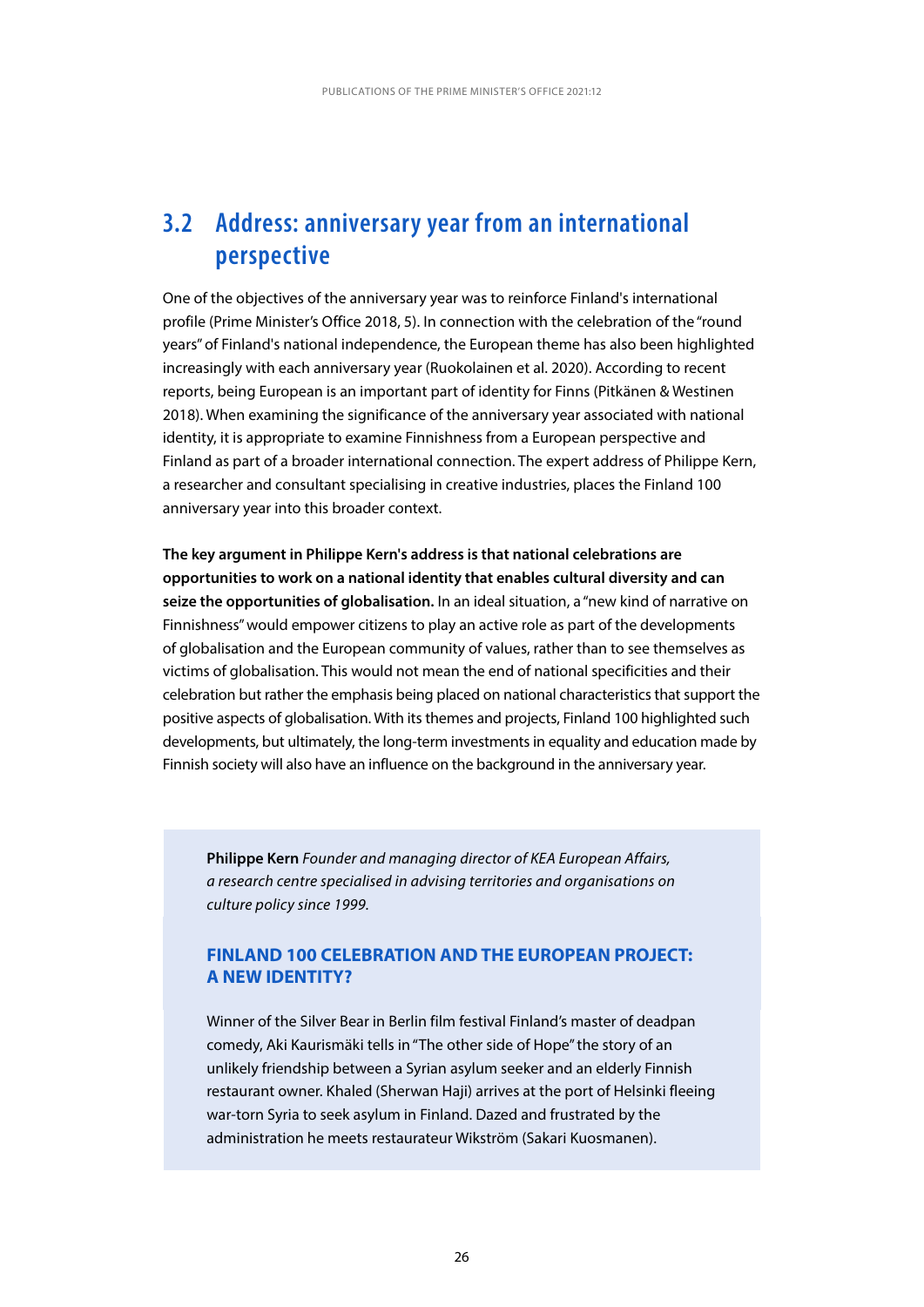With humanity and sincerity the Finnish film maker addresses the failure of modern-day Europe in greeting vulnerable asylum seekers and the difficulty of policies to adapt to a new world requiring more solidarity and trust than exclusion and hatred.

Like in many other countries the old bases of feelings of national sameness are being undermined by economic globalization, transnational political integration, migration and individualism. There can be no society that does not feel the need to uphold and reaffirm at regular intervals the collective sentiments and ideas that underpin its unity. The Commemorative rituals of the 100th anniversary highlighted shared history, communicated core values while celebrating together enhances attachment to the group. It is expected that participation in the event increased feelings of national attachment and contributed to enhance social cohesion. However, there is no certainty.

Finland as an independent country is now 104 years old. The country is also celebrating a quarter of a century membership to the European Union, a club of States willing to promote economic integration and free movement of people around democratic values. Back in 1995 the year Finland joined the EU multinational giant Nokia was still conquering the world with portable phones and new engineering prowess contributing to making world's citizens more connected. Little Finland with its 5.5 million inhabitants was at the forefront of the globalization movement, modern design and architecture, promoting its praised education system, metal bands with a Sibelius twist and sauna traditions. The country largely benefited from globalization trends. According to 2021 World Happiness Report<sup>2</sup> Finns are for the 4th time consecutively the happiest people on earth. This does not go without challenges.

One of the key challenges for the society is adapting to demographic changes, particularly the aging of the population and migration flows. According to the population forecast of Statistics Finland the Finnish population is projected to turn to a decline in 2031. Aging, migration, the need for a renewed workforce as well as globalisation has made the country increasingly international. Approximately 7.3 % of the entire Finnish population had an immigrant background in 2018. The largest numbers are from neighboring Estonia and Russia. More than one third is from European Union countries. Due to the wars in the Middle East and Africa there was a sharp increase in the number of asylum seekers in 2015 as everywhere in

<sup>2</sup> <https://worldhappiness.report/ed/2021/happiness-trust-and-deaths-under-covid-19/>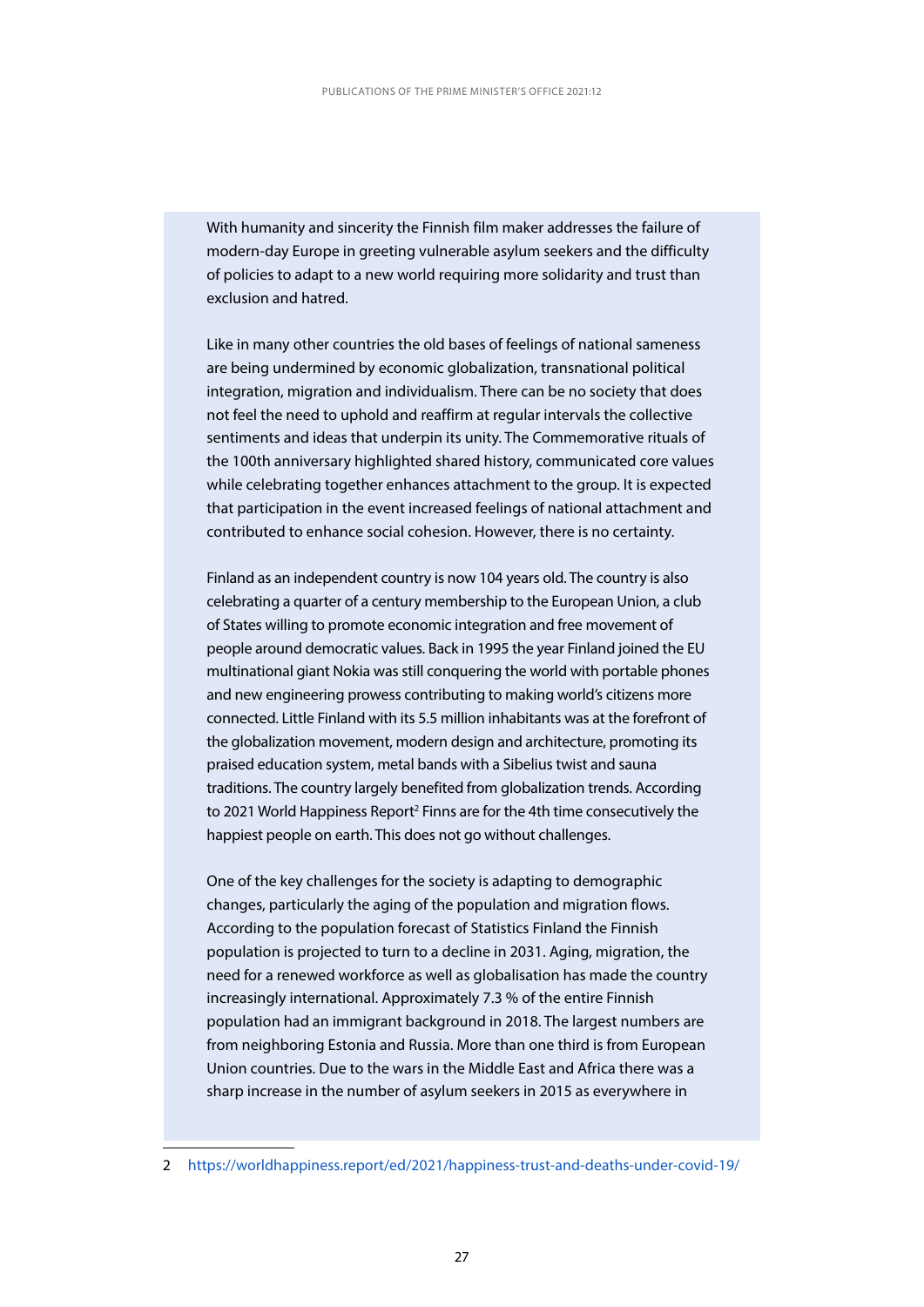Europe. In 2015, Finland received 32,476 asylum applicants, which is about 10 times the figure in 2013 and 2014. Some 20,500 of these were of Iraqi origin, and 5,214 came from Afghanistan<sup>3</sup>.

As a result, the largest groups of foreign-language speakers are those whose native language is Russian, Estonian, Somali, English and Arabic.4

An additional objective of the 100 anniversary celebration was to strengthen Finland's international profile. Is the country, the happiest in the world, attractive to talent and students? Figures show that few Erasmus students visit the country (7500) less than for Slovakia. The amount also does not compare well with 12 000 visiting Sweden or the 28 000 students going to Denmark.

Nevertheless, some would make us believe that Finland is ethnically and culturally homogeneous and represent a unique cultural community. Finnishness is more than blonde hair and blue eyes. Ethnic segregation is modest, and there are also few signs of social and cultural isolation or religious radicalization in the country. The Finnish neo-nationalist and xenophobic movement has been, at least so far and in comparison, with much of Europe, quite moderate. Historically Finland has adopted a strong policy aimed at supporting diversity. The country is largely bilingual (Finnish and Swedish). Finland tops the European league for usage of foreign languages, together with Luxembourg. Its law supports the rights of cultural minorities (notably cultural autonomy of Sami with Sami counting as an official language).

However, the Finns Party (Perussuomalaiset), which registered a remarkable victory in the 2011 parliamentary elections and entered government in 2015, made its political breakthrough partly by mobilising anti-immigration and anti-multiculturalist sentiment. In March 2021 Minister of Employment Tuula Haatainen (SDP) acknowledged that " the attitudes of Finnish society continue to make it more difficult for those who have already moved to the country to find employment,". She called on the country to streamline and expedite work-related immigration application processes.<sup>5</sup>

finland to trial two-week permit process times in work-based immigration effort/11837623

<sup>3</sup> [https://www.stat.fi/til/vamuu/2020/12/vamuu\\_2020\\_12\\_2021-01-21\\_tie\\_001\\_en.html](https://www.stat.fi/til/vamuu/2020/12/vamuu_2020_12_2021-01-21_tie_001_en.html)

<sup>4</sup> [https://eacea.ec.europa.eu/national-policies/eurydice/finland/](  https://eacea.ec.europa.eu/national-policies/eurydice/finland/population-demographic-situation-languages-and-religions_en) [population-demographic-situation-languages-and-religions\\_en](  https://eacea.ec.europa.eu/national-policies/eurydice/finland/population-demographic-situation-languages-and-religions_en)

<sup>5</sup> [https://yle.fi/uutiset/osasto/news/](https://yle.fi/uutiset/osasto/news/finland_to_trial_two-week_permit_process_times_in_work-based_immi)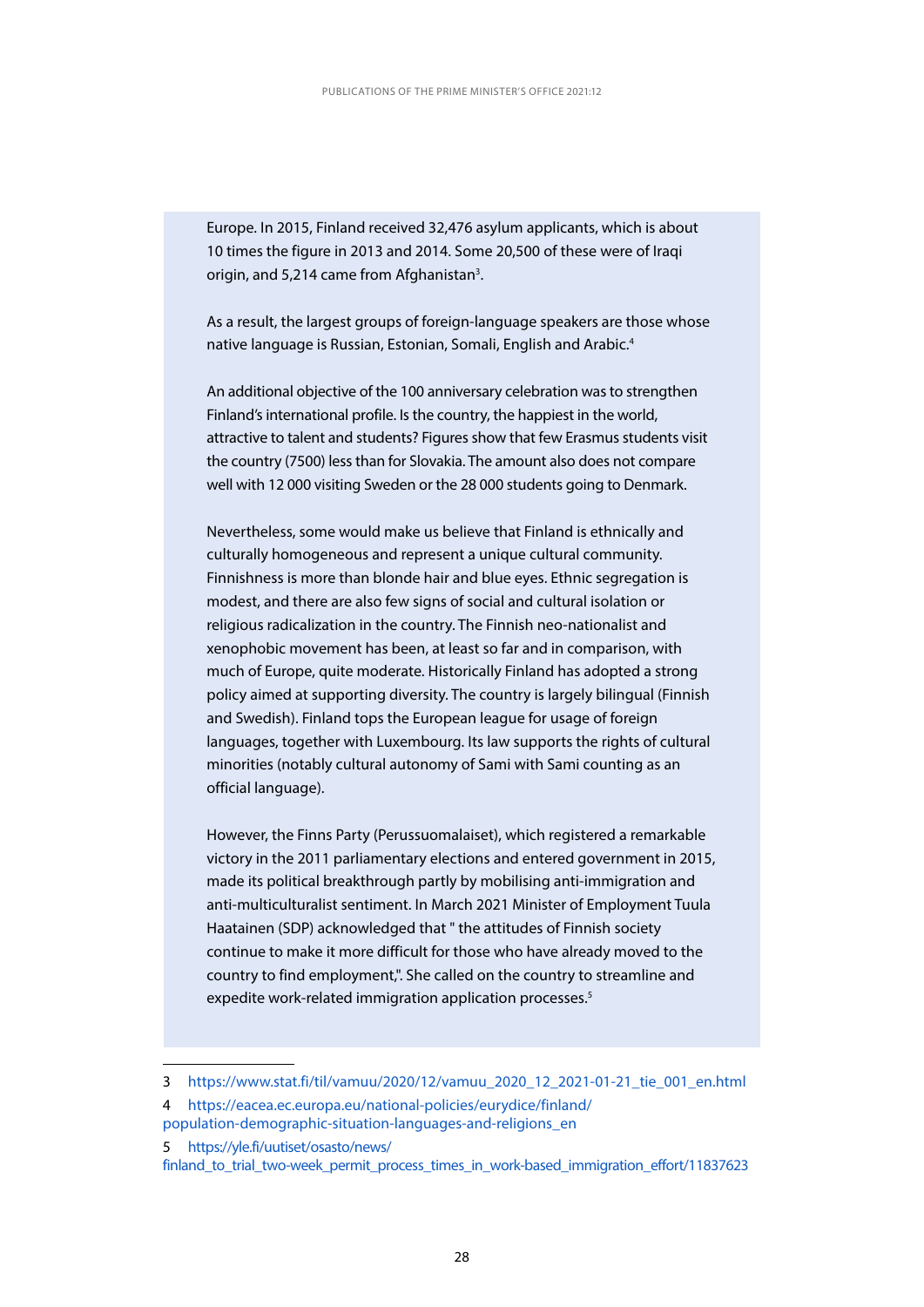A main task of public authorities is to encourage the native population to better accommodate new arrivals and accept the coexistence of "old" and "new" Finns and people with different backgrounds and identities. In today's interdependent world national identities have to be rebuilt in such a way that as many members of society as possible can feel included. The risk of societal fragmentation in economic, political and cultural terms exists, and it has to be taken seriously.

Finland's commemoration was the opportunity to develop the country's vision on the identity narrative in the context of increased European integration and internationalization. It was also about reflecting on the sense of togetherness. Indeed the European project is the fruit, the result of tensions between cultures, identities and ideas. Cultural differences have made Europe the largest trading bloc in the world and the wealthiest. It is the confrontation, the pluralism of languages and cultures that has liberated thoughts, promoted intellectual exchanges, scientific and artistic development, and openness to the world. This diversity continues to shape Europe's destiny in the same way as it will determine Finland's future. This aspect of Finland identity – as a member of a community of values nurturing democracy, culture diversity, gender equality, the rule of law and social justice was also worth celebrating. The new nationalism is surely about promoting a community that defends the same values independently of ethnicity, history and religion: a nationalism compatible with supranational forces and which contribute to the emergence of a new world order capable of tackling world issues (environment, migration, health or social justice).

As regular victim of imperialisms and wars fought to upheld various national myths Finland is best placed to invent a nationalist narrative accommodating the challenges of demographic trends (depopulation, age), migration or transnational interdependence (economic integration, climate, increased mobility, pandemics). Thus national celebrations become the opportunity to work on an identity that acknowledge and welcome cultural differences and set the terms for a pacific coexistence and integration with a view to build a common future.

 A new cosmopolitanism is emerging driven by globalization, digitization, pandemics and environmental challenges. It forces authorities to consider the formulation of a new Finnish narrative on the meaning of integration, sovereignty and identity. Ideally such definition would contribute to empower citizens as actors of globalization trends setting standards rather than to portray people as victims thus generating fears, anxiety and resentment. It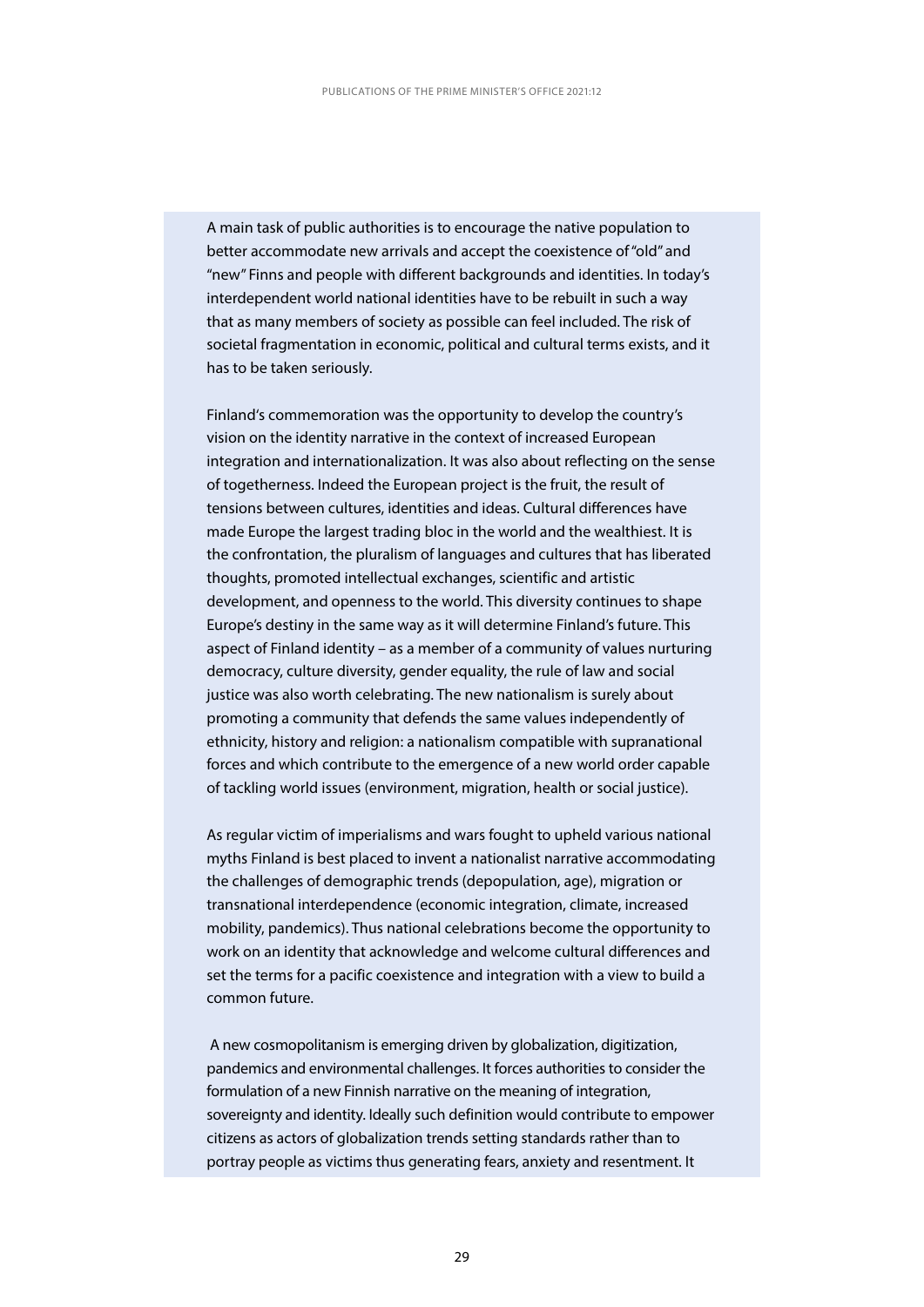<span id="page-30-0"></span>would also ensure that people understand the value of European integration and the meaning of building a community of citizens promoting the same principles, setting the bases of a civilization of solidarity and trust. This will not mean the end of nationalism particularism or its celebration but the pooling of such national characteristics for a common good that make globalization safe again including by setting higher standards for freedom, the environment, food safety and public health, for instance.

Every country is confronted with the challenge of making the national narrative and sameness coexist with the participation in the European project and the demand of globalization. It is Finnish European commissioner Jutta Urpilainen who is in charge of international partnerships within the EU executive. This position includes building inclusive and equitable partnerships to reduce global poverty, support sustainable development as well as overseeing European international cooperation and development policy whilst promoting EU values. She might be well inspired by one of the great concept in Finland called "Everyman's Rights" which gives any citizen the right to roam freely in natural areas like forests, fells, lakes and rivers, without permission from landowners. This principle is a foundation to a more inclusive national narrative, inspiring a loyalty based on intrinsic values rather than on national myths.

It is remarkable that the birthday present to the Nation to mark the 100th anniversary of its independence was the Oodi library, a book-heaven located in right the center of Helsinki, opened in late 2018 and which was voted the world's best new library the following year. The new public library is a tangible symbol of Finland's dedication to literacy, skill-acquisition and equality. It is also a major contribution to the idea that cultural investment empowering people is one of the best ways to build social harmony in an interdependent world. Oodi the place of emerging myths emphasizing universal sameness, the importance of cultural diversity and exchanges?

## **3.3 Criticism of the objectives and activities of the anniversary year**

The anniversary year was a success in how it was organised and in relation to the objectives that were ultimately defined for the anniversary year. However, the preparation of the anniversary year was a lengthy process in which one can see offshoots of other kinds of centenary celebrations and the differences in emphasis in terms of the objectives,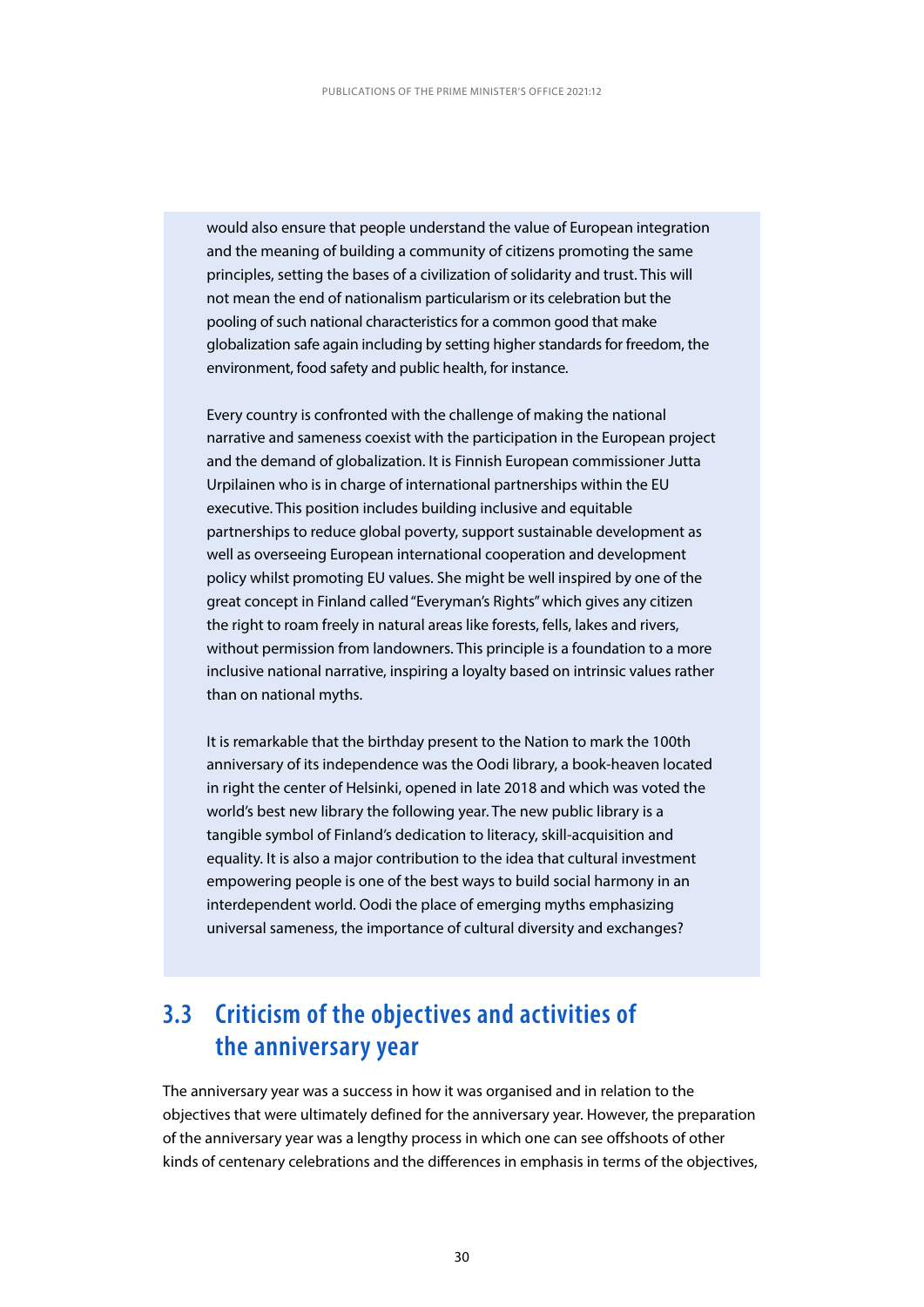operating model and tone of the celebration. These "alternative anniversary years" and the criticism of the anniversary year as it was realised emerged somewhat from the material we analysed. Even in the case of critical comments, it was mostly noted that the implementation of the anniversary year was considered rather successful as a whole.

The anniversary was open and aimed at positive and cheerful celebrations. The idea behind the togetherness theme was that the anniversary year included good news about Finland and that every Finn and Finnophile is allowed to participate in the celebration in the way they see fit, assuming that good practices are followed. The contents of the programme for the anniversary year were determined to a surprisingly large extent from the starting points of different operators in society. However, on the overall level, the anniversary year did not have very well defined goals for its activities. The first major subject of criticism that has emerged from our material is, in fact, excessive sprawl.

According to the objectives set, the anniversary year should address the past, the present and the future as well as generate discussion on the state of the nation (Prime Minister's Office 2018; Prime Minister's Office 2013). Another criticism raised in particular during the interviews is that when celebrating national independence, the birth of our country and our democratic society was not necessarily highlighted enough. The third criticism is that the state of democracy and current threats were not necessarily discussed at an adequate level, with adequate dignity or with an adequate volume.

The fourth criticism based on and interpreting several different data materials is that on the overall level, a strong social debate was not necessarily encouraged during the anniversary year, even though this could be done on the level of individual projects. The anniversary year, as it was realised, stated that in many ways, the state of Finland was good in 2017, and did not highlight problems – though problems were not particularly covered up either. This is probably related to the fact that the anniversary year was intended to be "captivating, inclusive and of wide interest to the citizens" (Prime Minister's Office 2013).

Originally, the aim of the anniversary year was also to examine the image of the nation and to look for a new direction for the future (Prime Minister's Office 2013). The fifth criticism is based on a number of data sets and, in interpreting them, the fact that the anniversary year as a whole did not ultimately involve very large visions or visualisations of the future: the centenary could have been a good time for collective, state-level reflection on what we are aiming for as a society and what this would require of us.

The sixth criticism concerns the implementation and the group of participants rather than the objectives of the anniversary year. In particular, the criticism of the regional workshops and the feedback of the project operators concerns the fact that in spite of its openness principle, there was occasional administrative and technical friction in the application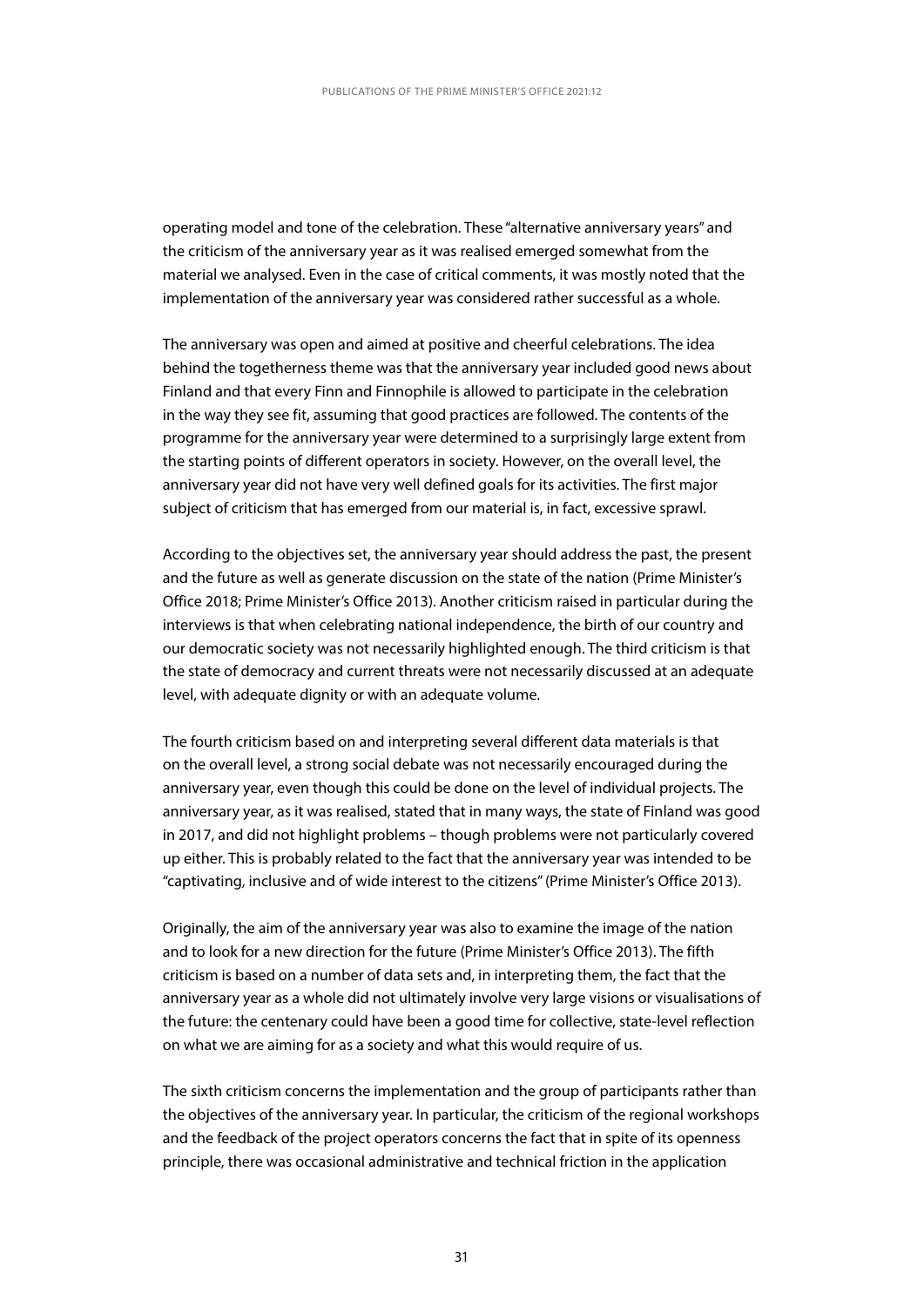process for the anniversary year programme. In this way, perhaps the most spontaneous material and new operators with no previous project experience or resources were eliminated from the project implementers for the anniversary year.

As regards criticisms, it is appropriate to ask what matters should be emphasised strategically on the level of the overall objectives of a national event such as the Finland 100 anniversary year. What kinds of matters should be promoted by the main party responsible for the anniversary year, the Prime Minister's Office, the secretariat of the anniversary year and the state institutions? What can be left to partial implementers, projects, civil society and its various operators, with confidence that nationally important themes will be sufficiently highlighted in the celebration? And what ultimately is the purpose of the state's anniversary year and, consequently, the tone of the celebration?

**Figure 1.** The theme and objectives of the anniversary year as well as topics that have received less intention.



Despite critical perspectives, the implementation of the anniversary year with an open operating model and communication that highlighted positive issues was a successful solution. In lively terms, the open operating model of the anniversary year meant that the actions of active civil society were carried out instead of a simple discussion on democracy and the state of society. In these actions, individual citizens participated in creating an anniversary year together with the state institutions – at least in principle.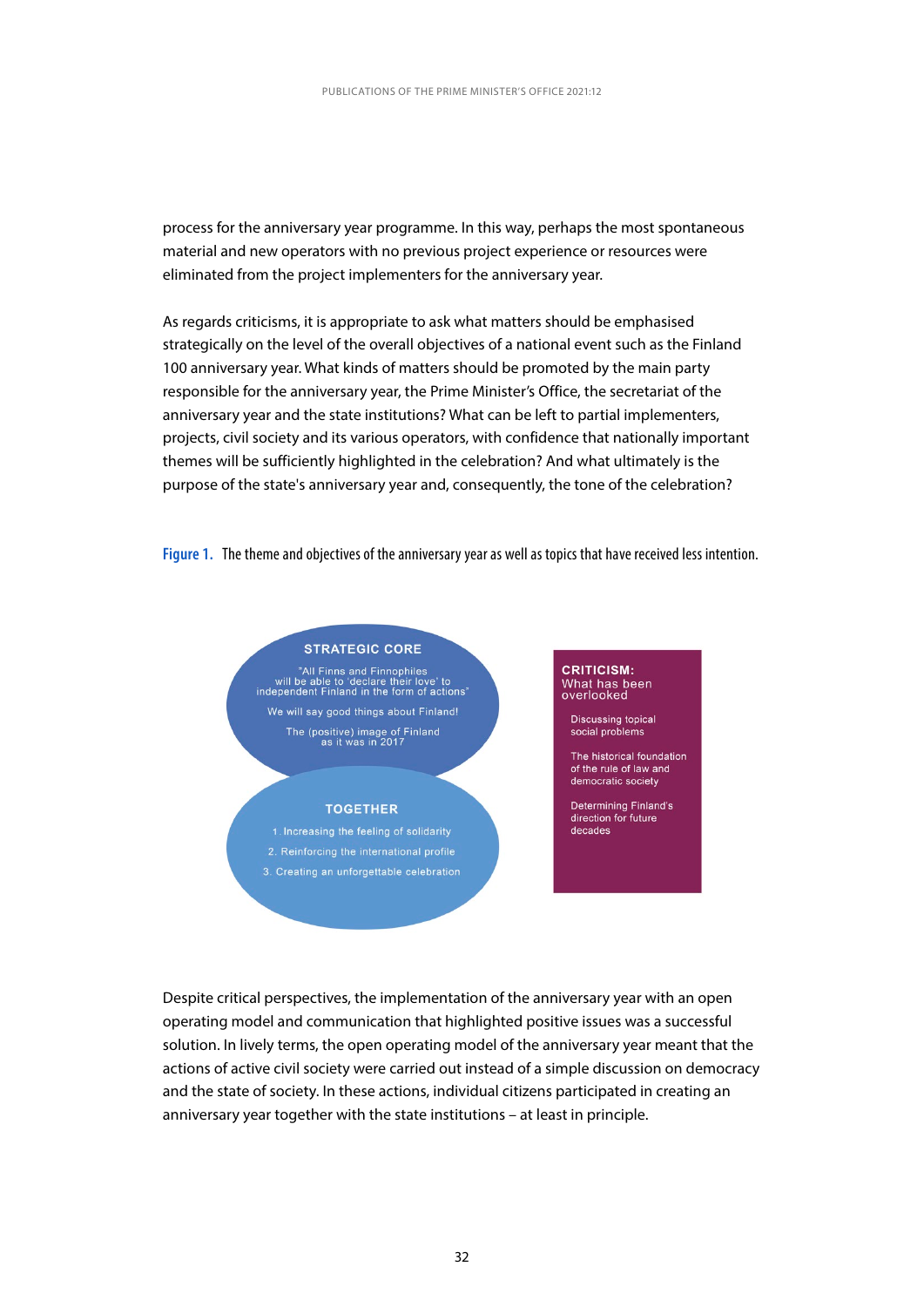## **4 What was the legacy of the anniversary year?**

The impressive celebration of a hundred years of independence will inevitably reduce the importance of the next decades of our national independence. However, time passes quickly. What should be remembered and adopted about the Finland 100 anniversary year and phenomenon, for instance when organising the 125th anniversary of Finland's independence? What does Finland 100 say about Finnish society and Finns in 2017, and what will be the wider social significance of the anniversary year in the coming years? How is Finland 100 relevant to Finns and Finnish society even before the next celebration of the "round years" of national independence?

In other words, the heritage of the anniversary year opens up in two ways: firstly, by examining the lessons that the anniversary offers for special national celebrations and, secondly, through broader social importance.

When examining lessons and heritage, we should also consider what can be expected of a phenomenon such as the anniversary year in general. The effects of the anniversary year, and more broadly, its legacy, first of all come down to the fact that certain objectives were set for the anniversary year, which can be considered to have been achieved according to the original target setting. Secondly, the anniversary year aimed to achieve something that could be considered as not having been achieved. Thirdly, the anniversary year did not necessarily aim for something that, as a result of the anniversary year, came up unexpectedly or spontaneously.

**The anniversary year will provide subsequent anniversary years with an operating model for extensive inclusion.** Even in earlier independence anniversary years, efforts have been made to actively involve citizens, and the anniversary programme has been implemented by a large number of operators from different sectors of society. However, the open call for projects and the thousands of project proposals that were submitted constituted a phenomenon that diverged from previous anniversary years. The operating method opened up an opportunity for citizens and different operators in society to define the content of the anniversary year through their own activities. In this respect, the lesson of the anniversary year for organising the next national celebrations is that an open operating model that relies on the activity of civil society is functional.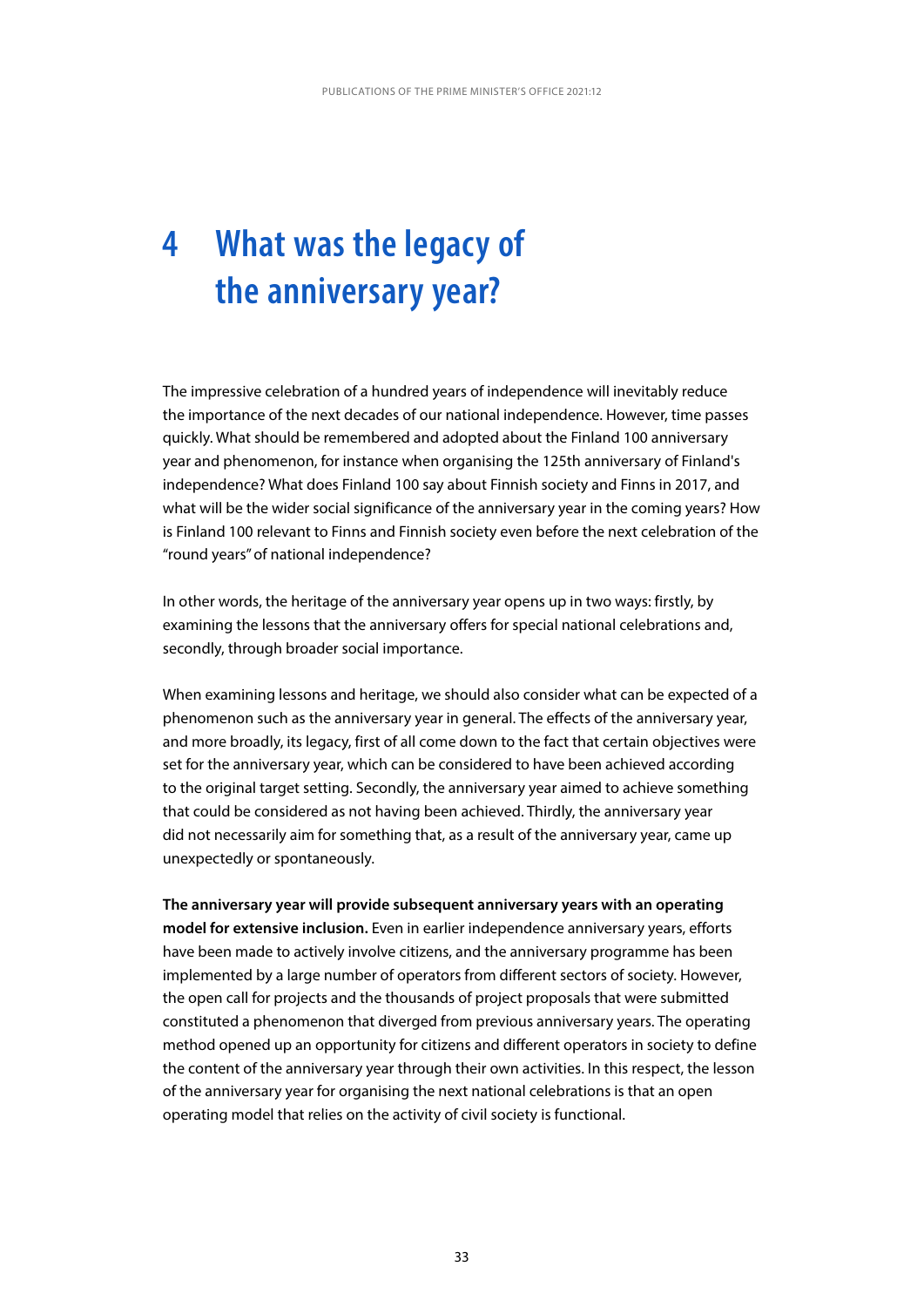In organising the centenary celebration, it was possible to rely on the unique nature of the situation, but it is appropriate to consider whether a similar wave of enthusiasm can be relied on for less important anniversary years. A widely inclusive and enabling operating model also obliges the organisers of the anniversary year at least in terms of communication: if they energise and inspire people, preparations should also be made to support the participants, either financially or by providing advice. The operating model was ultimately a combination of positive communication and national, spontaneous voluntary work of Finns and Finnophiles. The possible networks created in connection with the anniversary year and the impacts on cooperation relationships between different operators in society are, in the end, quite random.

**The democratic method of implementing the anniversary year describes the operation of Finnish society in 2017.** The anniversary year programme grew into a phenomenon largely implemented by civil society. Citizens were prepared to cooperate with the Government, and individual citizens or at least different operators in civil society were recognised at least in principle as active operators alongside state institutions and organisations or large corporations. In practice, the anniversary year was largely based on established operators and certain active civil society actors. Of course, it can be considered whether the openness of the anniversary year was inevitable even when organising a national celebration in Finland in 2017, i.e. whether the anniversary year's open operating model with low hierarchies was a special merit or a result of the operating methods and properties of our society. In people's memories, the open operating method of the anniversary year is in any case symbolic.

**On the one hand, the anniversary year allowed for many kinds of events, but on the other hand, it did not emphasise any particular topic concerning Finnish society.** Basically, the anniversary year was inclusive and inviting. The key objective of the anniversary year was to strengthen the sense of solidarity on a relatively general level. Many of its programme projects also dealt with themes such as equality and equity, and in this respect, they kept up with the times quite well. However, on the overall level, the anniversary year did not attempt to make a strong contribution to a particular social issue, and the anniversary year was thematically rather fragmented. Even though the anniversary year aimed to focus not only on the past and the present but also on the future, no special visions were presented to Finnish society. The potential social discussion was left to individual programme projects and their implementers.

**When examining experiences of inclusion, the anniversary year appears to be an inviting but brief phenomenon.** It is difficult to establish anything certain about the social significance of the anniversary year and its effects on the experiences of inclusion in the long term, though on the basis of the material collected in 2020, features such as the feeling of solidarity among Finns would seem to have decreased somewhat since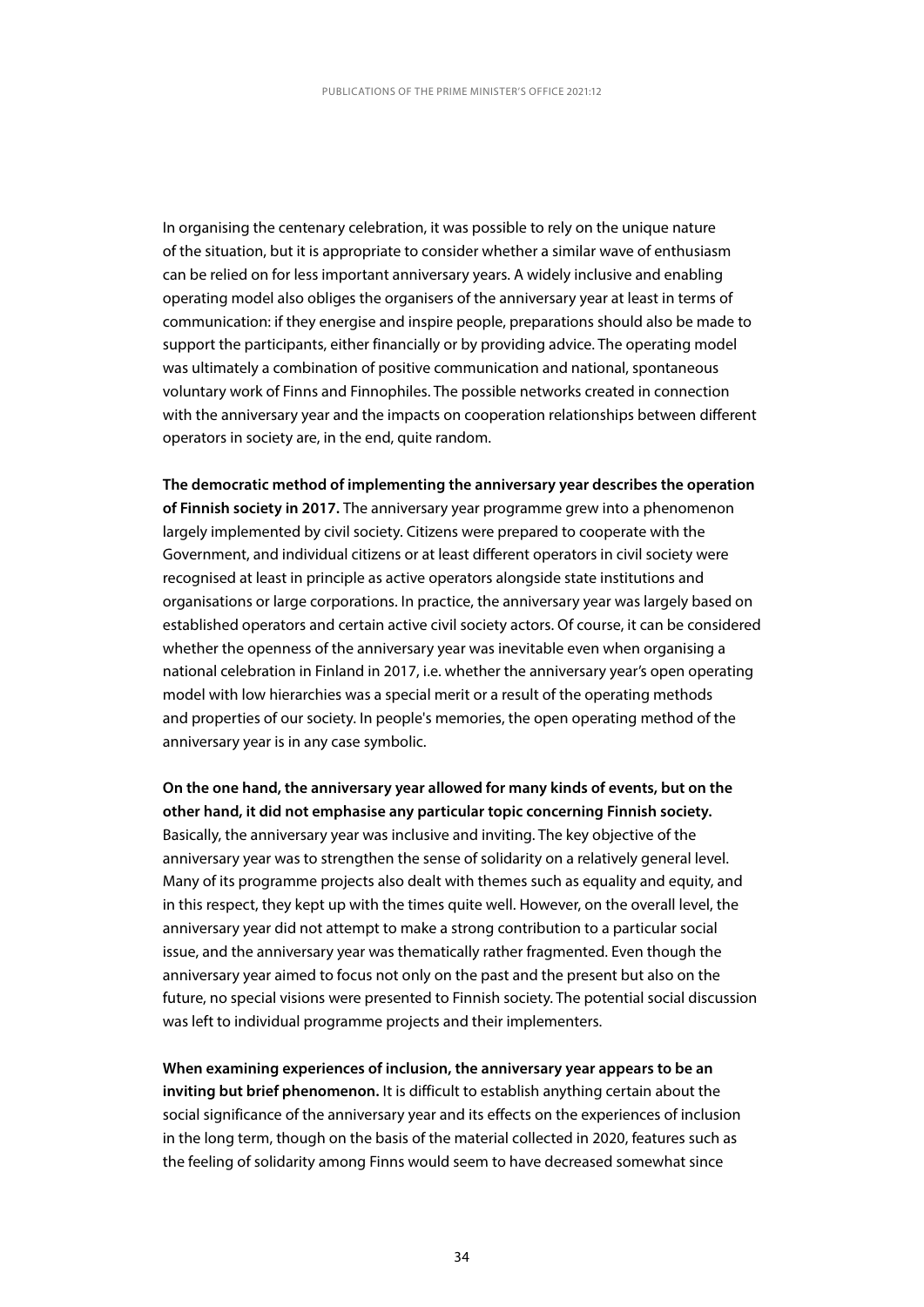the anniversary year. It is possible that spontaneous activities of the anniversary year, which were created and implemented outside the actual programme projects, may even have been most relevant when examining the creation of memories, participation and the experience of inclusion. However, exact interpretations of non-participants or those otherwise excluded from the activities of the anniversary year cannot be made based on the material that was available to us.

**Memories of the programme and tone of the anniversary year will support the building of the multifaceted Finnish national identity well into the future.** The anniversary year is mostly remembered as an invitation to a joint celebration and as enabling a diverse Finland both nationally and internationally. For instance, Finnishness was largely approached through local identities, and this was possible thanks to the openness of the anniversary year programme. Nor is it negligible that based on their experiences of Finland's anniversary year, citizens still personally embrace their identity as Finns. Internationality and multiculturalism were also discussed during the anniversary year, at least on the level of individual projects, though these topics were not particularly highlighted on the level of the entire anniversary year. In addition, after the anniversary year, citizens did not feel that the anniversary year had had social implications for the diversity of our society.

The research data we used did not allow for further examination, for example, of the attitudes of different population and language groups towards the anniversary year. In our research, we focused on issues that have taken place in the framework of the anniversary year programme. Consequently, we have not necessarily been able to catch up with the attempts to define Finnishness that were made around the anniversary year. It may altogether be said that globally, the anniversary year aimed to achieve a positive and neutral celebration where everyone was invited.

**The anniversary year showed that today, topics of a more everyday, small-scale and cheerful nature may also be discussed as part of being Finnish.** In addition to remembering large national narratives and spectacular heroic acts, the programme projects of the anniversary year included remembering features such as the everyday life during the decades of independence, work and the history of local communities. For the legacy of the anniversary year, this is important in two ways. Firstly, it shows that the open programme application process used for the anniversary year resulted in a celebration of independence with more voices. Secondly, the anniversary year highlighted topics on independence and Finnishness, the discussion of which can also be continued over the next anniversary years and, in general, when discussing Finnishness and its meanings.

It is significant that during the anniversary year there was joy alongside dignity, and this change was welcomed by the citizens. Finland 100 was not the first anniversary year of our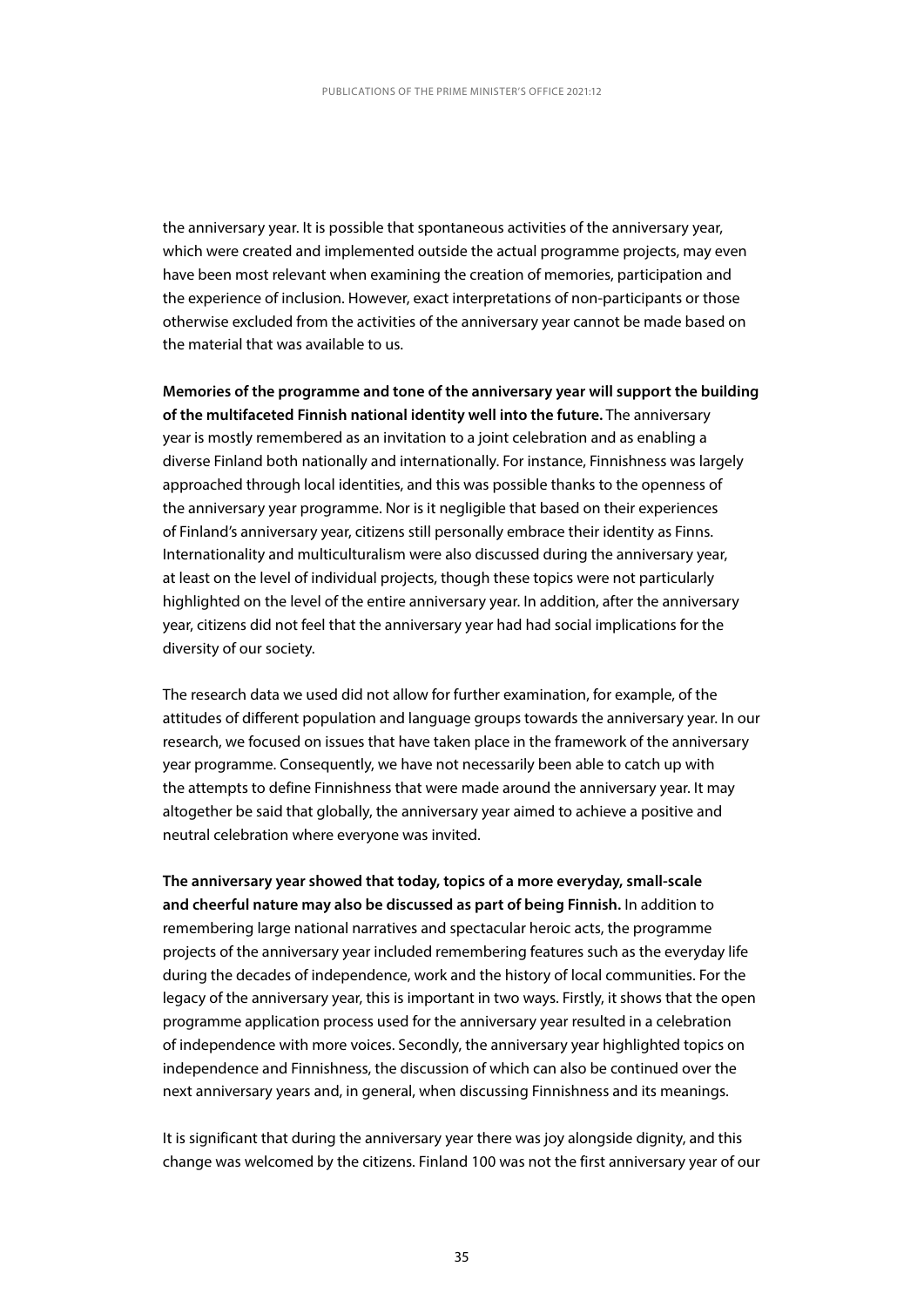independence where the organisers have sought a new tone, but this time the aim for a new tone seems to have been stronger than in previous anniversary years.

**However, the importance of the anniversary year in terms of national identity, the ways of celebrating independence and the country image is limited, particularly in the longer term.** It seems that the anniversary year did not change the practices of celebrating independence that citizens consider essential, or the key themes of Finnish national identity, though the anniversary year's programme highlighted the diverse range and offshoots of themes and customs that are seemingly proposed for the canonical national identity. In fact, the enthusiasm of "early adopters" for novelties may have been manifested during the anniversary year, and this may subsequently prove significant.

In any case, the familiar image of Finnishness as well as the daily practices and the celebration topics that are highlighted each year on Independence Day have a strong long-term impact on how Finnishness is perceived. With regard to the external image of the country, during the anniversary year, we relied on familiar areas of expertise already identified in our work for the country image. Through these areas of expertise, we wanted to highlight the position of Finland as a member of the international community.

In the end, memories will define the importance and heritage of the anniversary year. How do Finns and Finnophiles appear to remember the Finland 100 anniversary year? **In memories, Finland 100 appears primarily as an enabling and diverse celebration with a "good feeling".** One of the objectives of the anniversary year was to "create a memorable celebration". However, during the anniversary year, there was no attempt to shape major national narratives or to gather together strongly as a nation. When preparing for the anniversary year, the tense social situation and the refugee crisis seemed to call for an open celebration with a positive feeling, with no desire to create a tense atmosphere at an important time. Indeed, a successful and cheerful anniversary year showed that Finns still get along fairly well, or at least give each other some space.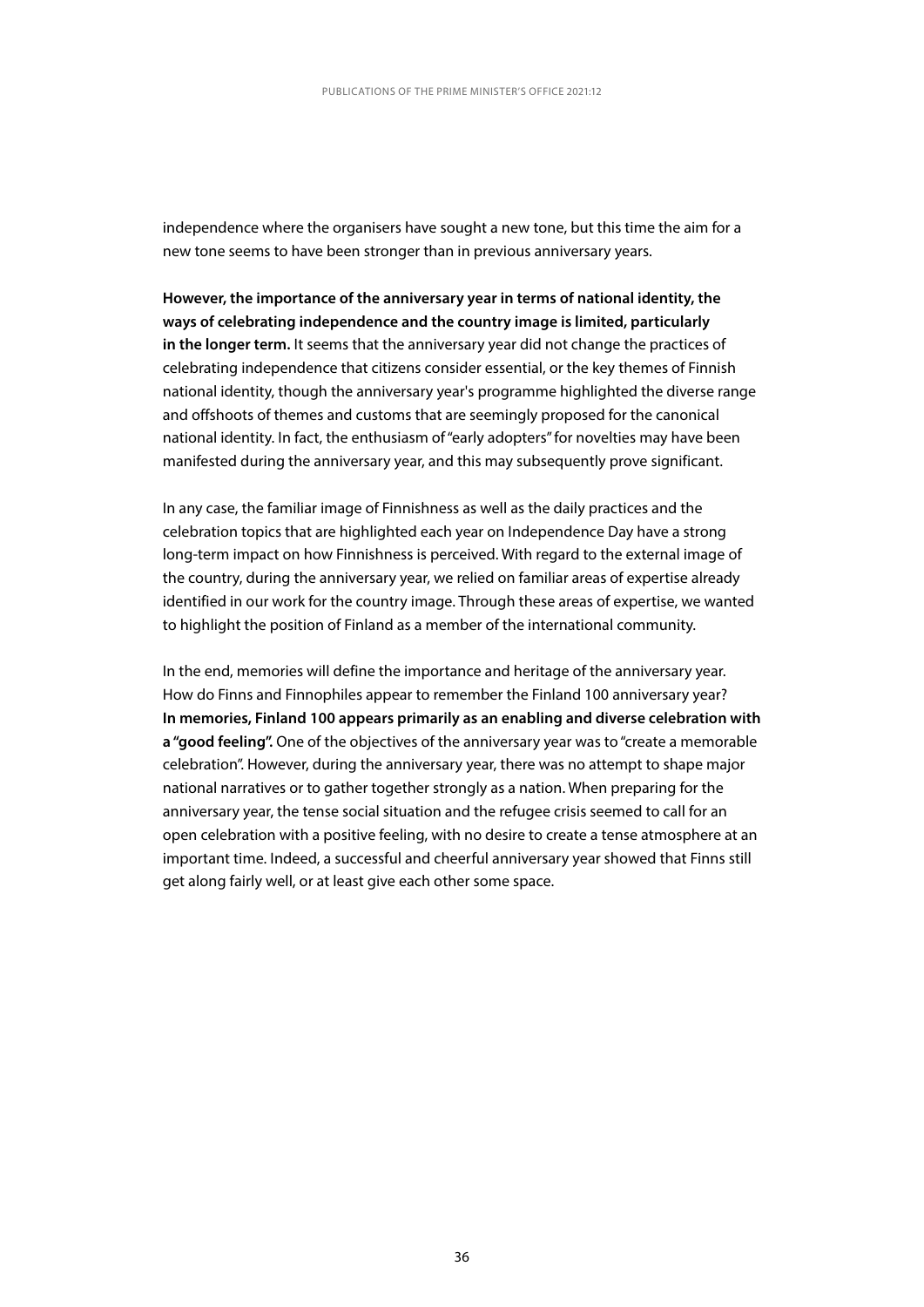### **Sources**

- Luonila, M. Ruusuvirta, M. Renko, V. Ruokolainen, O. Toivanen, M. Rausmaa, S. Haila, K. Korhonen, S. Hämäläinen, M. & Kilpi, J. (2020). *Suomi 100 -juhlavuoden vaikutukset: osa 2. Teema: Osallistuminen ja osallisuus. [Impacts of the Finland 100 anniversary year: Part 2. Theme: Participation and inclusion.]* Publications of the Prime Minister's Office 2020:12. Prime Minister's Office.
- Pitkänen, V. & Westinen, J. (2018). Sittenkin samanlaisia? *Tutkimus suomalaisten identiteeteistä. [Are we the same after all? A study in Finnish identities.] Report 1. e2,* the Finnish Cultural Foundation.
- Ruokolainen, O. Luonila, M. Renko, V. Ruusuvirta, M. Toivanen, M. & Haila, K. Korhonen, S. & Ahvonen, K. (2021). *Suomi 100 -juhlavuoden vaikutukset: osa 3. Teema: Identiteetit ja imago. [Impacts of the Finland 100 anniversary year: Part 3. Theme: Identities and image.]* Publications of the Prime Minister's Office 2021:9. Prime Minister's Office.
- Ruokolainen, O. Luonila, M. Ruusuvirta, M. Renko, V. Toivanen, M. Rausmaa, S. Haila, K. Korhonen, S. Hämäläinen, M. & Kilpi, J. (2020). *Suomi 100 -juhlavuoden vaikutukset: osa 1. Johdanto ja Teema: Yhteistyö ja organisoituminen. [Impacts of the Finland 100 anniversary year: Part 1. Introduction and theme: Cooperation and organisation.]* Publications of the Prime Minister's Office 2020:10. Prime Minister's Office.
- VNK (2013). Appointment. *Suomen itsenäisyyden 100-vuotisjuhlavuoden projekti. [Project for the centennial year of Finnish independence.]* 14 August 2013. Prime Minister's Office.
- VNK (2018). Suomi 100 vuotta. Yhdessä. *Suomi 100 -juhlavuoden raportti. [Finland 100 years. Together. Report on the Finland 100 anniversary year.]* Prime Minister's Office Publications 9/2018. Prime Minister's Office.